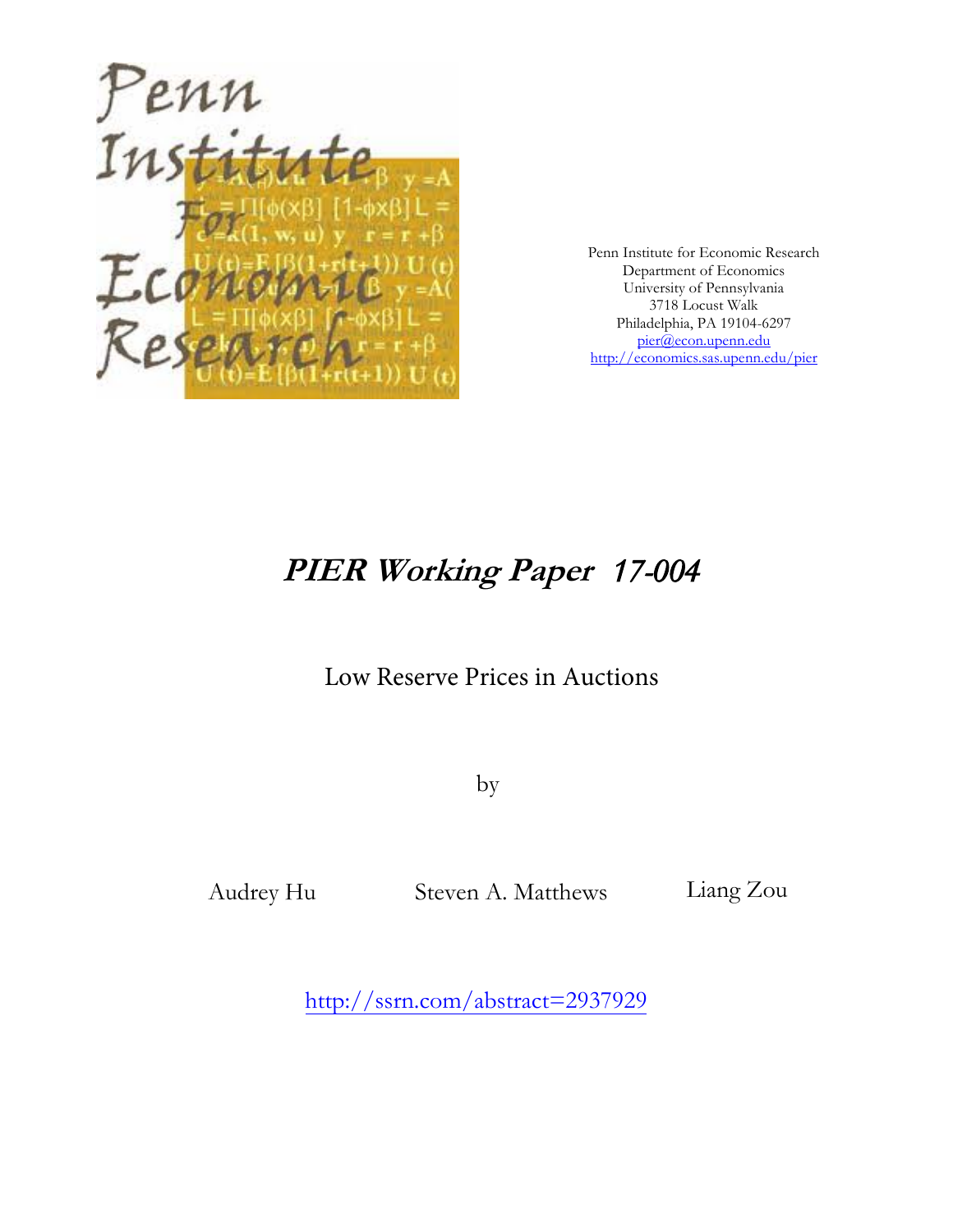# Low Reserve Prices in Auctions

Audrey  $\text{Hu}^*$  Steven A. Matthews<sup>†</sup> Liang Zou<sup>‡</sup>

March 13, 2017

Abstract. Received auction theory prescribes that a reserve price which maximizes expected profit should be no less than the seller's own value for the auctioned object. In contrast, a common empirical observation is that many auctions have reserve prices set below sellers' values, even at zero. This paper revisits the theory to find a potential resolution of the puzzle for second-price auctions. The main result is that an optimal reserve price may be less than the seller's value if bidders are risk averse and have interdependent values. Moreover, the resulting outcome may be arbitrarily close to that of an auction that has no reserve price, an absolute auction.

Keywords. reserve price, risk aversion, interdependent values, second-price auction JEL Classification. D44, D82

University of Amsterdam/Tinbergen Institute, X.Hu@uva.nl. Audrey Hu would like to acknowledge financial support from the Netherlands Organization for Scientific Research (NWO) via a VENI grant entitled 'High Risk Auctions' (file number 016.145.289).

<sup>&</sup>lt;sup>†</sup>University of Pennsylvania, stevenma@econ.upenn.edu.

<sup>&</sup>lt;sup>‡</sup>University of Amsterdam, L.Zou@uva.nl.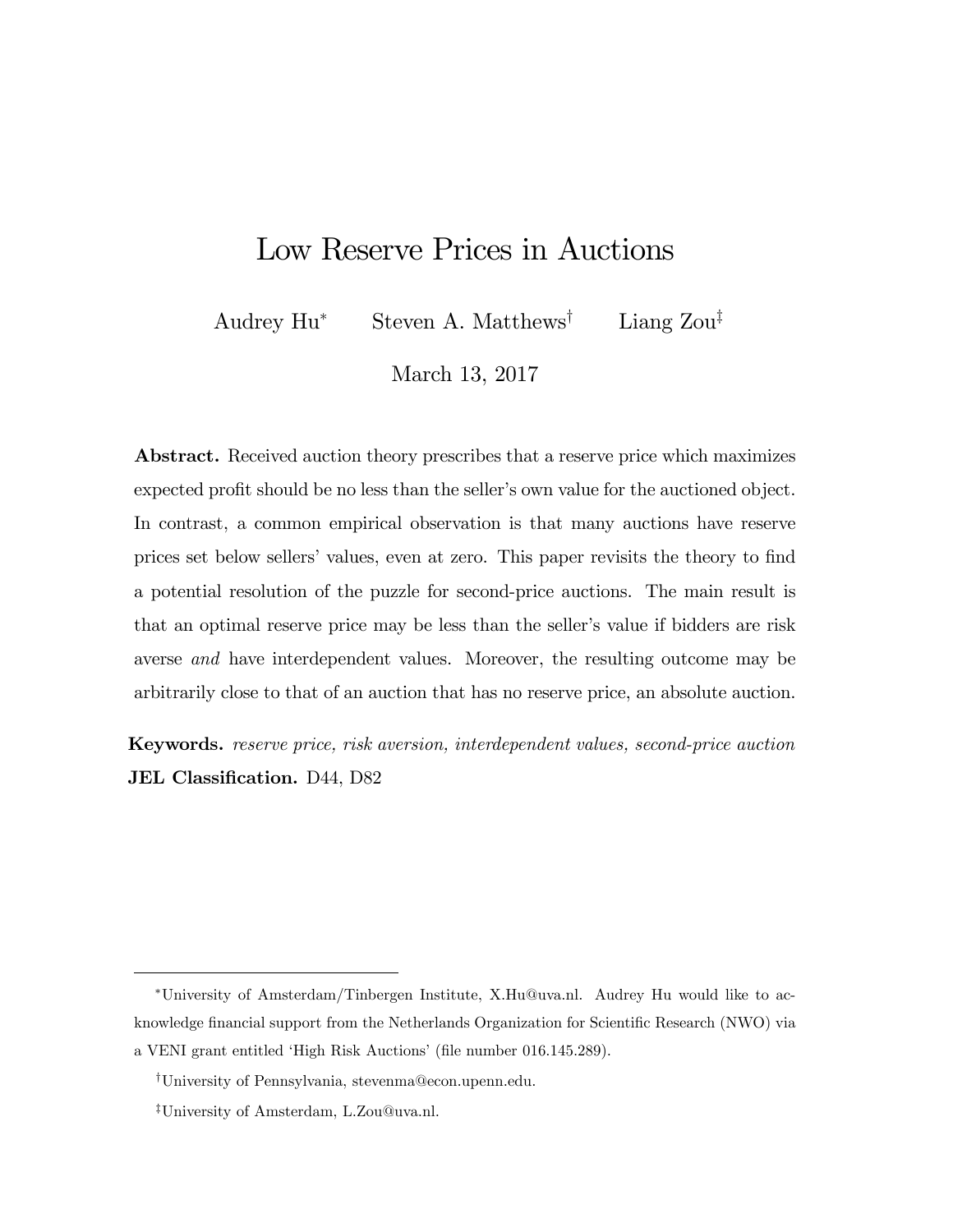## 1 Introduction

Reserve prices in real-world auctions are often very low. This is most obviously true of absolute auctions, which have no reserve price and are in widespread use.[1](#page-2-0) Online auctions regularly have reserve prices so low that they must be less than the sellers' values.<sup>[2](#page-2-1)</sup> In contrast, received theory predicts that a profit-maximizing monopoly seller should exclude low-valued buyers by setting a reserve price higher than his own value. Even in settings with competing auctions or endogenous entry, theory prescribes that the reserve should be set no lower than the seller's value.<sup>[3](#page-2-2)</sup> Reinforcing the discrepancy between observed and theoretical reserve prices is empirical evidence that raising reserve prices above a seller's value can lower profit.<sup>[4](#page-2-3)</sup>

In this paper, for second-price auctions, we provide a potential resolution to this puzzle by generalizing the standard theoretical model in two ways. Both ways are plausible for many settings in which empirical reserve prices seem too low, such as art, antique, collectibles and online auctions. First, we allow the bidders to have positively interdependent values, so that a bidder's value for the good depends on the private information of other bidders. Price discovery is one reason this is a natural assumption, even in the supposedly "private value" setting of an art auction. For example, a bidder's value for a rare painting may be determined not only by his own aesthetic taste, but also by the paintingís resale price or the prestige of owning it, which in turn are positively related to the other bidders' private tastes. Second, we allow the bidders to be risk averse, which is plausible when they are consumers or small businesses. Our model is otherwise entirely standard, with fully rational

<span id="page-2-0"></span><sup>1</sup>See, e.g., Cassady (1967), McAfee and McMillan (1987), Ashenfelter (1989), Ashenfelter and Graddy (2003), and Jehiel and Lamy (2015).

<span id="page-2-2"></span><span id="page-2-1"></span><sup>&</sup>lt;sup>2</sup>See Hasker and Sickles  $(2010)$  for a recent survey and the references therein.

<sup>3</sup>See, e.g., Riley and Samuelson (1981), Myerson (1981); Krishna (2010), Hu, Matthews and Zou (2010), Engelbrecht-Wiggans (1987), McAfee and McMillan (1988), Levin and Smith (1994, 1996), and Moreno and Wooders (2016).

<span id="page-2-3"></span> ${}^{4}$ Reiley (2006), Walley and Fortin (2005).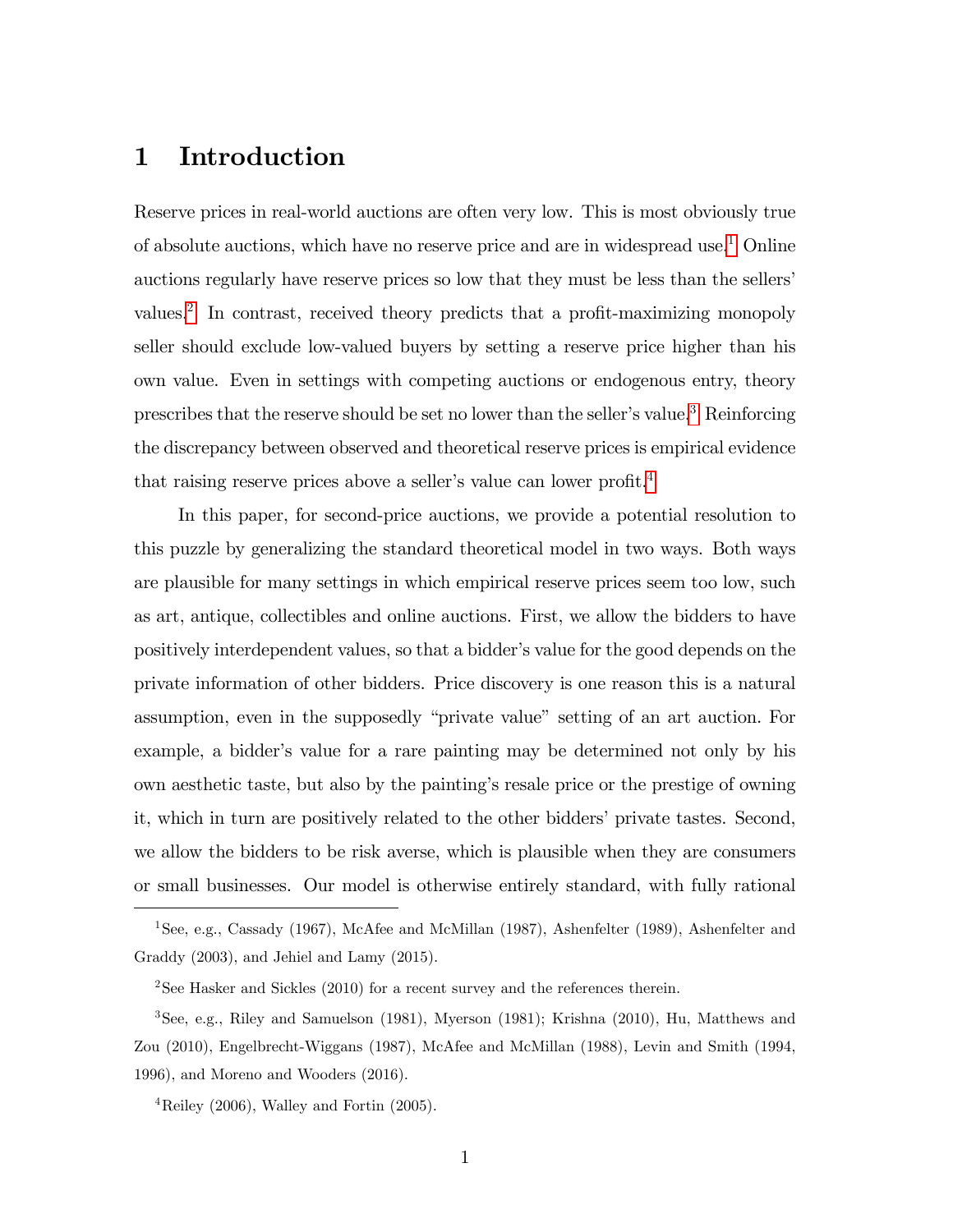bidders and independent types. The main result is that profit-maximizing reserve prices can be lower than the seller's value and arbitrarily close to zero.

Low optimal reserve prices arise in our model due to an interaction between the bidders' interdependent values and their risk aversion. In a second-price auction with a reserve price large enough to exclude some types of bidders from bidding, in equilibrium the lowest bid a bidder will ever make is larger than the reserve price if their values are positively interdependent. This is true even if the bidders are risk neutral, but the "gap" between the smallest equilibrium bid and the reserve price is larger the more risk averse they are.<sup>[5](#page-3-0)</sup> When the gap is large enough, *lowering* the reserve price paradoxically *increases* each bidder's ex ante expected payment. This is because lowering the reserve induces marginal types of bidder to bid, which increases the likelihood that the winning bidder will pay the second-highest bid rather than the lower reserve price. Provided the bidders exhibit both value interdependence and risk aversion, increasing either one enough causes the gap to be so large that any profit-maximizing reserve price must be lower than the seller's value for the good, so long as the seller's value exceeds the lowest possible bidder value. In this case there is positive probability that the good will be sold for a price less than the seller's value.

Our final result bears on the use of absolute auctions. We establish the existence of an interval of possible seller values for which the seller's optimal reserve price is arbitrarily close to the lowest possible bidder value if the bidders are sufficiently risk averse, and the interdependency of their values exceeds a certain bound. In this case the outcome is nearly the same as if there were no reserve price, i.e., an absolute auction is nearly profit maximizing.

<span id="page-3-0"></span><sup>&</sup>lt;sup>5</sup>Milgrom and Weber (1982) (fn. 26) note the existence of this gap in some second-price auctions with interdependent values. The observation that the gap increases with bidder risk aversion is new to this study, to the best of our knowledge.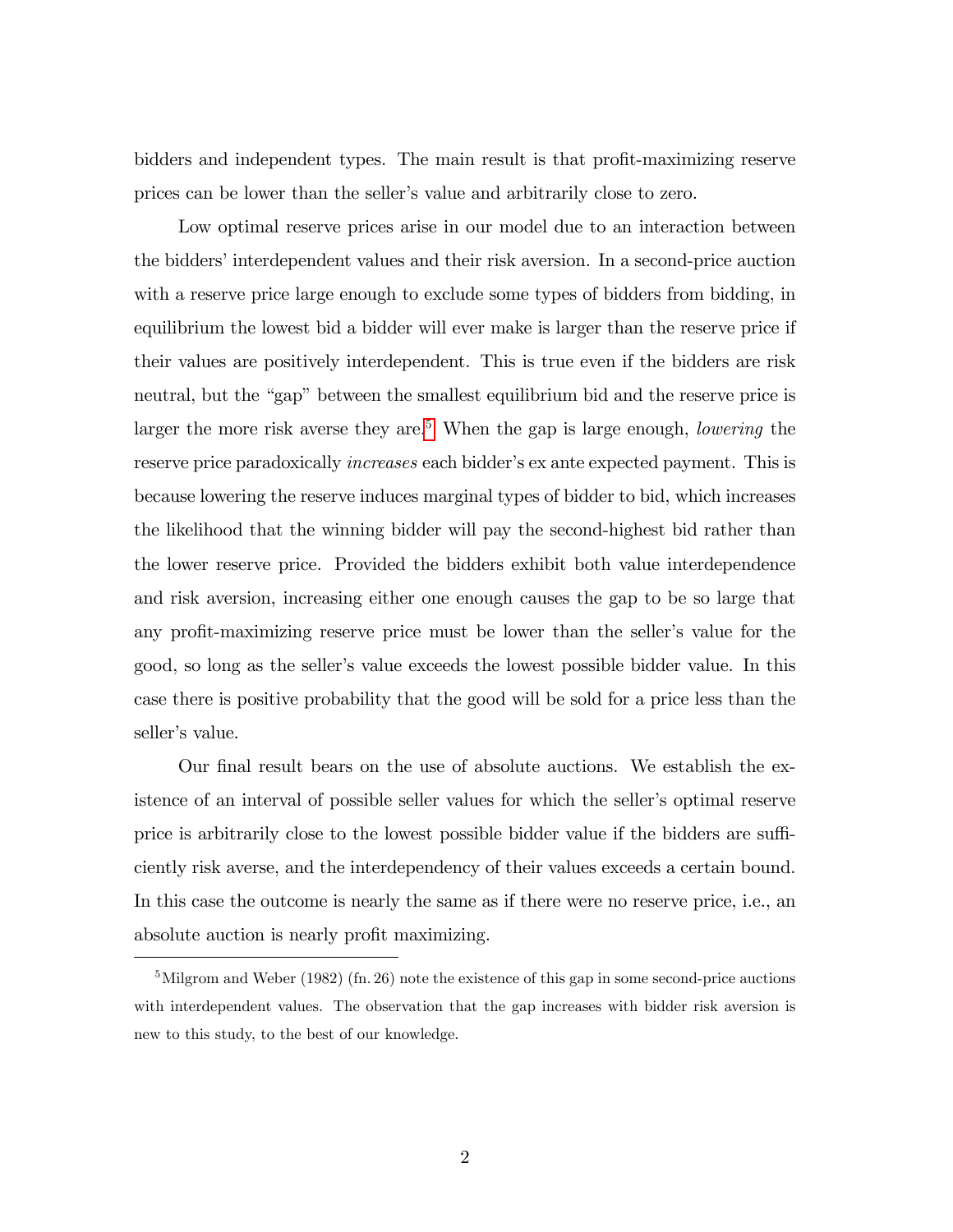#### 1.1 Related Literature

An early theoretical study of low reserve prices is by Levin and Smith (1996), who consider profit-maximizing reserve prices in a symmetric setting in which the bidders' types are affiliated. Their main result is that as the number of bidders becomes large, the profit-maximizing reserve price converges to the seller's value from above in both first- and second-price auctions. They do not show that the optimal reserve price is ever below the seller's value  $-$  because they assume the latter is equal to the lowest possible bidder value, there is no benefit to the seller from setting a reserve price less than this amount. More importantly, the logic of Levin and Smith (1996) depends on the types being positively affiliated. The more these are affiliated, the lower is the probability of the event in which one bidder's type is high enough for him to bid and the other bidders' types are so low that they do not bid  $-$  this is the event in which raising the reserve price increases the payment to the seller. $6$  In contrast, in the present paper the bidders' types are independently distributed; reserve prices are low here solely because of the interaction of risk aversion and value interdependence in second-price auctions.

Vincent (1995) provides an example in which a risk neutral seller prefers to use a secret reserve price rather than a posted one in a second-price auction. While his focus is on secret reserve prices rather than low posted reserve prices, like ours his argument also centers on the gap between the lowest bid and posted reserve price in second-price auctions that exists because of positively interdependent values. In his example, the reduced bidder participation caused by this gap is alleviated by moving to a secret reserve price format. (This result requires the seller to privately know his value.)

In a recent paper, Jehiel and Lamy (2015) present models and conditions under which very low reserve prices, absolute auctions, and secret reserve prices are optimal for risk neutral sellers. They focus on the limiting case of large numbers

<span id="page-4-0"></span> ${}^{6}$ Krishna (2010, section 8.4) gives a textbook discussion of this logic.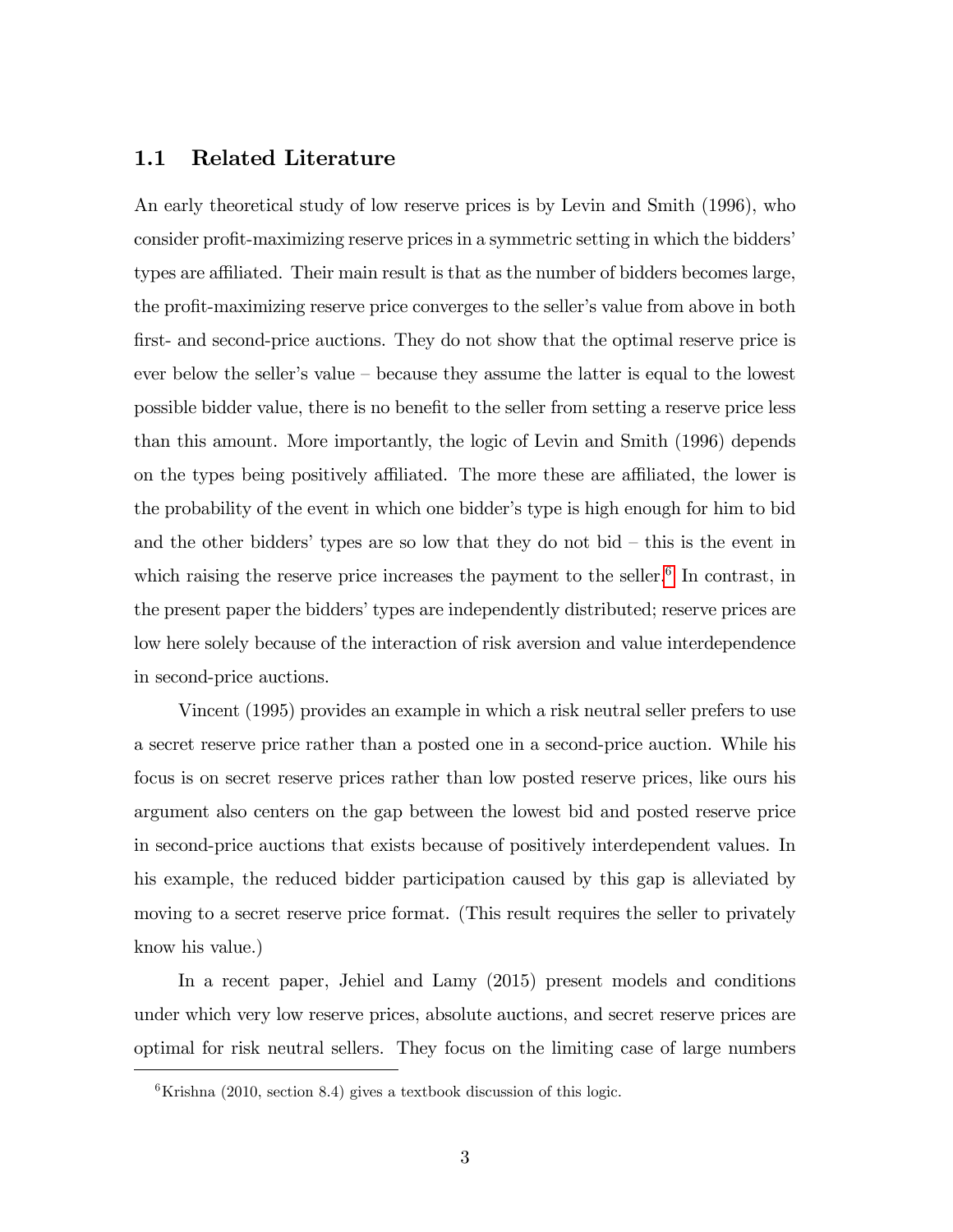of bidders sorting themselves among competing sellers. A major innovation is their assumption that some bidders do not fully understand how participation rates vary with the auction format, and how reserve prices are distributed when secret. Our analysis differs in that our bidders are fully rational and do not choose between competing auctions.

#### 1.2 Organization of the Paper

In Section 2 we examine the incentives of a seller to lower the reserve price in a simplified "reduced form" model of a second-price auction with value interdependent, risk averse bidders. This reduced form model is obtained from a complete model that we present in Section 3 and study in the remainder of the paper. In Section 4 we derive the effects of increasing the bidders' risk aversion, and also show that if they are risk neutral a profit-maximizing reserve price must exceed the seller's value. In Section 5 we obtain conditions under which an optimal reserve is lower than the seller's value, and also conditions under which it is arbitrarily close to the lowest possible bidder value. The Appendix contains proofs missing from the text.

#### 2 An Incentive to Lower the Reserve

Consider a second-price auction for a good (object, asset) owned by a seller who has value  $v_0$  for it. The seller publicly announces a reserve price, r, which he chooses to maximize expected profit. Each of  $n \geq 2$  bidders then either submits a sealed bid no less than r; or does not bid. The good is sold if and only if at least one bid is submitted, in which case it is sold to a bidder chosen (randomly) among those who bid the highest, for a price equal to the maximum of the reserve price and the other submitted bids.

The information structure is characterized by symmetry and independence. The bidders' types,  $t_1, \ldots, t_n$ , are independently drawn from the same distribution F on the interval  $[0, 1]$ , upon which it has a continuous and positive density, f. Each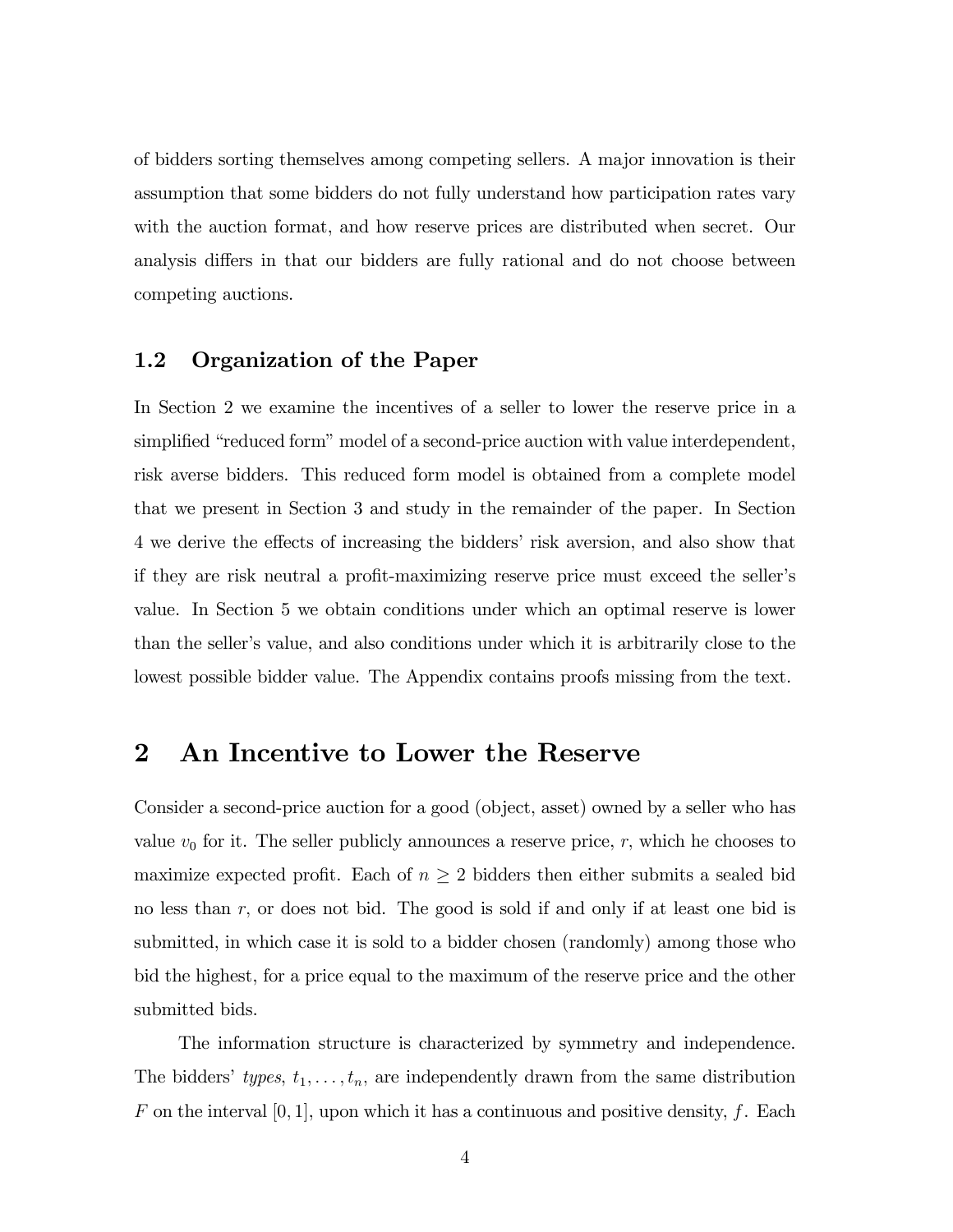bidder privately learns his type before the auction is held. For an arbitrarily chosen bidder, we denote his type and the maximum type of the other  $n-1$  bidders as X and  $Y_1$ , and the realizations of these independent random variables as x and y, respectively.

The payoff structure is also symmetric, with either private or interdependent values. We let  $U(-p, x, y)$  denote the conditional expected utility of a bidder when he purchases the object for price  $p$ , his type is x, and the maximum of the other bidders' types is y. The function U is continuously differentiable, with partial derivatives satisfying  $U_1 > 0, U_2 > 0$ , and either  $U_3 = 0$ , the case of private values, or  $U_3 > 0$ , the case of (positively) interdependent values. Familiar examples are  $U(-p, x, y) = u(x - y)$ p) (private values, possibly risk averse) and  $U(-p, x, y) = v(x, y)-p$  (interdependent values, risk neutral). We give a more general specification in the next section.

The expected utility of a losing bidder is normalized to equal zero. A bidder is assumed to want the good if its price is low enough, but not if its price is too high:  $\underline{p} > 0$  and  $\overline{p} > \underline{p}$  exist such that  $U(-\underline{p}, x, y) > 0$  and  $U(-\overline{p}, x, y) < 0$  for all  $x, y \in [0, 1].$ 

A strategy for bidder i is a function  $\beta_i$  mapping each of his types into the set  $\{No\} \cup [r, \infty)$ . When his type is x, he does not bid if  $\beta_i(x) = No$ , and otherwise he submits the bid  $\beta_i(x) \in [r, \infty)$ . We focus on a symmetric equilibrium,<sup>[7](#page-6-0)</sup> characterized by a screening level  $s \in [0, 1]$  and a continuous strictly increasing bid function  $b : [0,1] \to \mathbb{R}$ . Given s and  $b(\cdot)$ , each bidder's equilibrium strategy,  $\beta^*$ , is defined by

<span id="page-6-1"></span>
$$
\beta^*(x) := \begin{cases} No & \text{for } x < s \\ b(x) & \text{for } s \le x \le 1. \end{cases}
$$
 (1)

Thus, a bidder submits a bid if and only if his type exceeds or equals the screening level, in which case the bid he submits is determined by the bid function.

The equilibrium screening level is determined by the reserve price. Assuming for the moment that  $s \in (0, 1)$ , a type s bidder must be indifferent between bidding

<span id="page-6-0"></span><sup>&</sup>lt;sup>7</sup>However, it should be noted that second-price auctions in general have asymmetric equilibria, even ones in undominated strategies. See, e.g., Milgrom (1981) and Krishna (2010).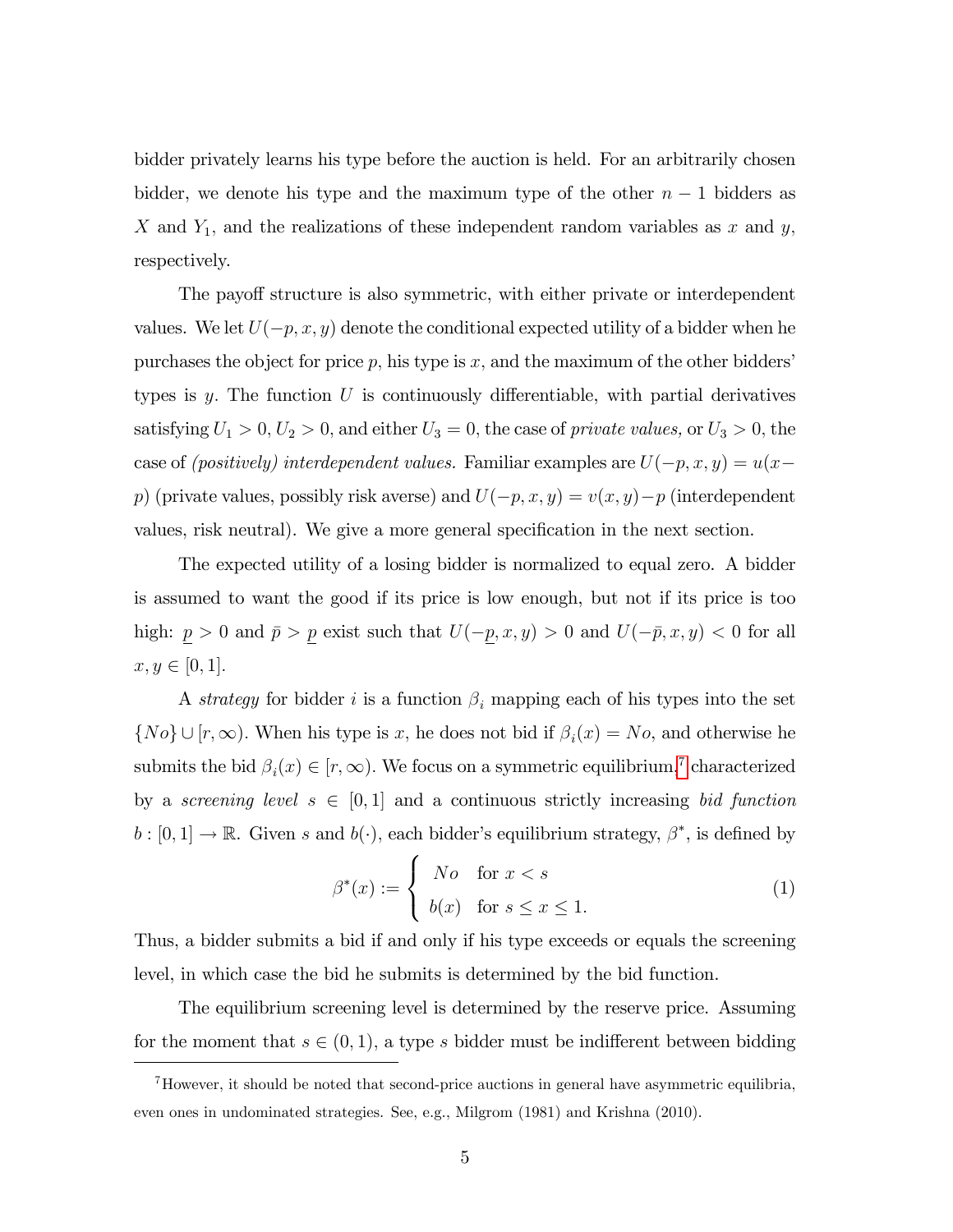and not bidding, since otherwise a somewhat lower type would want to bid, or a somewhat higher type would not want to bid. Neglecting the zero-probability event of a tie, a type s bidder wins if and only if the other bidders' types are less than  $s$ , and he then pays the reserve price. Accordingly, for  $s \in (0, 1)$  the reserve price and screening level are related by

<span id="page-7-0"></span>
$$
\mathbb{E}[U(-r, s, Y_1) | Y_1 \le s] = 0.
$$
 (2)

In contrast, the bid function does not depend on the reserve price. It is instead determined as usual in a second-price auction: for any  $x \in [0, 1]$ , the bid  $b(x)$  is equal to the most a type  $x$  bidder would be willing to pay for the good given that the maximum of the other bidders' types is also equal to x. That is,  $b(x)$  is given by

<span id="page-7-1"></span>
$$
U(-b(x), x, x) = 0.
$$
\n
$$
(3)
$$

Our assumptions on U imply  $b(\cdot)$  is differentiable, with  $b'(s) > 0$  for  $s \in (0,1)$ .

Despite the generality of the present setting, standard arguments (e.g., Milgrom, 1981; Milgrom and Weber, 1982) show that for the s and  $b(\cdot)$  determined by [\(2\)](#page-7-0) and [\(3\)](#page-7-1), the  $\beta$  defined by [\(1\)](#page-6-1) is a symmetric equilibrium strategy.<sup>[8](#page-7-2)</sup>

For each  $s \in [0, 1]$ , precisely one r, say  $r(s)$ , satisfies [\(2\)](#page-7-0). We thus obtain a reserve price function,  $r : [0,1] \to \mathbb{R}$ . Our assumptions on U imply  $r(\cdot)$  is differentiable, with  $r'(s) > 0$  for  $s \in (0, 1)$ . When choosing the reserve, the seller need not consider any  $r < r(0)$  because it yields the same outcome as does  $r(0)$  (all types bid). Similarly, he need not consider any  $r > r(1)$  because (with probability one) it yields the same outcome as does  $r(1)$  (no type bids). We can thus assume the seller chooses a reserve price from the interval  $[r(0), r(1)]$ . This allows a convenient change of variable from  $r$  to  $s$ ; we can view the seller as choosing  $s$  by setting the reserve price  $r = r(s)$ .

<span id="page-7-2"></span><sup>&</sup>lt;sup>8</sup>Other symmetric equilibria exist, differing only in what a type s bidder does: this type may submit any bid in  $[r(s), b(s)]$ , or not bid at all. All our results hold for any of these equilibria.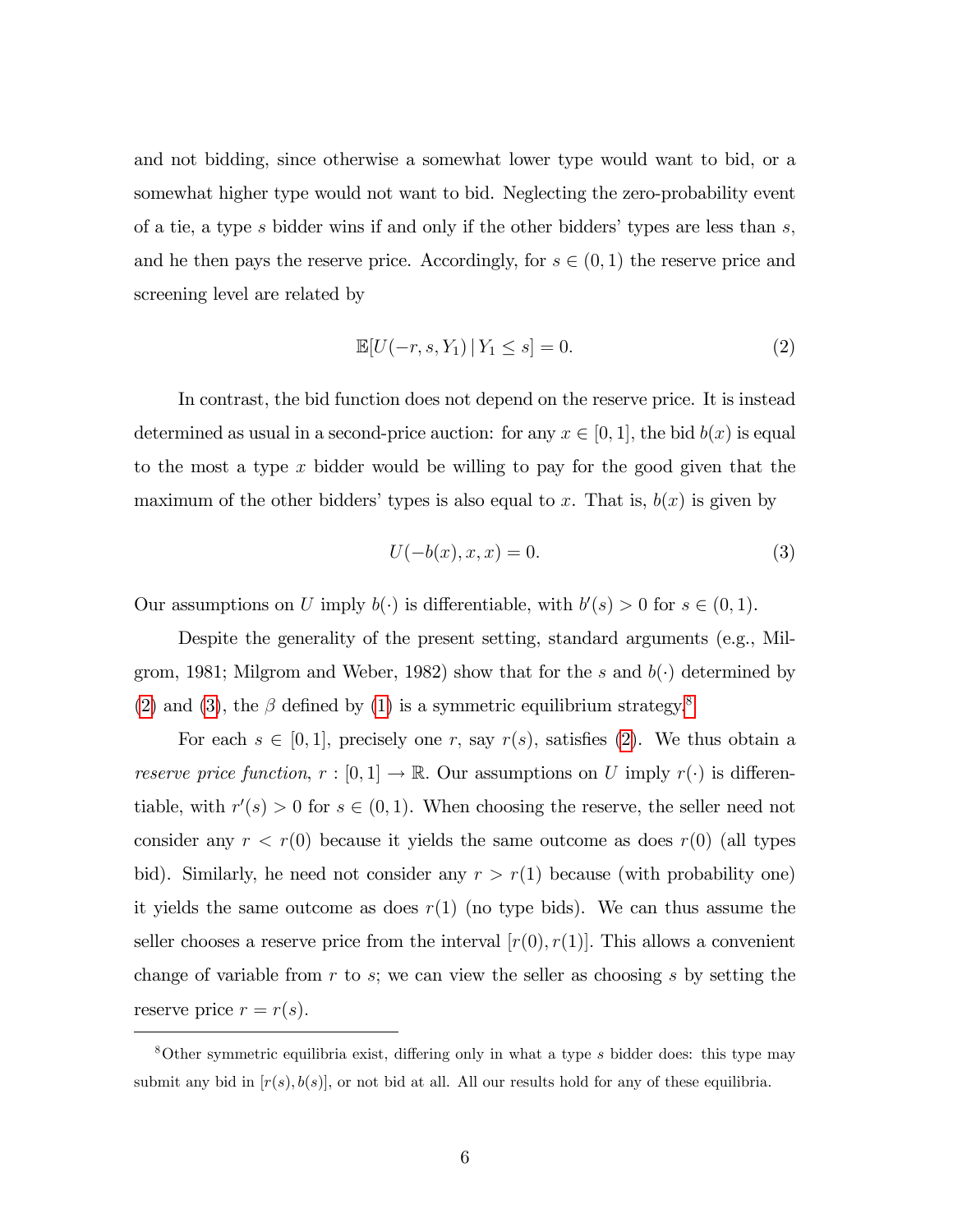The seller's incentives for choosing  $s$  are determined in part, as we shall see, by the magnitude of the gap between the smallest possible equilibrium bid and the corresponding reserve price:

<span id="page-8-0"></span>
$$
\gamma(s) := b(s) - r(s). \tag{4}
$$

It is immediate from [\(2\)](#page-7-0) and [\(3\)](#page-7-1) that  $\gamma(0) = 0$ , that  $\gamma(s) \equiv 0$  when values are private, and that  $\gamma(s) > 0$  for  $s > 0$  when values are interdependent. It is intuitive that value interdependency implies  $b(s) > r(s)$ :  $b(s)$  is the willingness-to-pay of type  $s$  conditional on the event that the largest of the other bidders' types is also equal to s, but  $r(s)$  is his willingness-to-pay conditional on the less favorable event that the largest of the other bidders' types is less than or equal to  $s$ .

Consider now an arbitrary  $s \in (0, 1)$  and a type  $x > s$  bidder. Let  $p(y, x, s)$ be this bidder's payment to the seller if the maximum of the other bidders' types is  $y$  (assuming for concreteness that the bidder wins in case of a tie):

$$
p(y, x, s) = \begin{cases} r(s) & \text{for } y \in [0, s) \\ b(y) & \text{for } y \in [s, x] \\ 0 & \text{for } y \in (x, 1] \end{cases}
$$

Raising s to  $s' \in (s, x)$  changes this payment only for  $y < s'$ , and then

$$
p(y, x, s') - p(y, x, s) = \begin{cases} r(s') - r(s) & \text{for } y \in [0, s) \\ r(s') - b(y) & \text{for } y \in [s, s') \\ 0 & \text{for } y \in [s', 1] \end{cases}
$$

This difference is positive if  $y \in [0, s)$ , since  $r(\cdot)$  is increasing. It is also positive for  $y \in [s, s')$  in the private values case, because then  $r(s') = b(s') > b(y)$  (zero gap). This gives us the well-known result that with private values, the bidder's expected payment to the seller,

$$
\pi(x,s) := \mathbb{E}\left[p(Y_1,x,s)\right],
$$

increases in s (and hence the reserve price).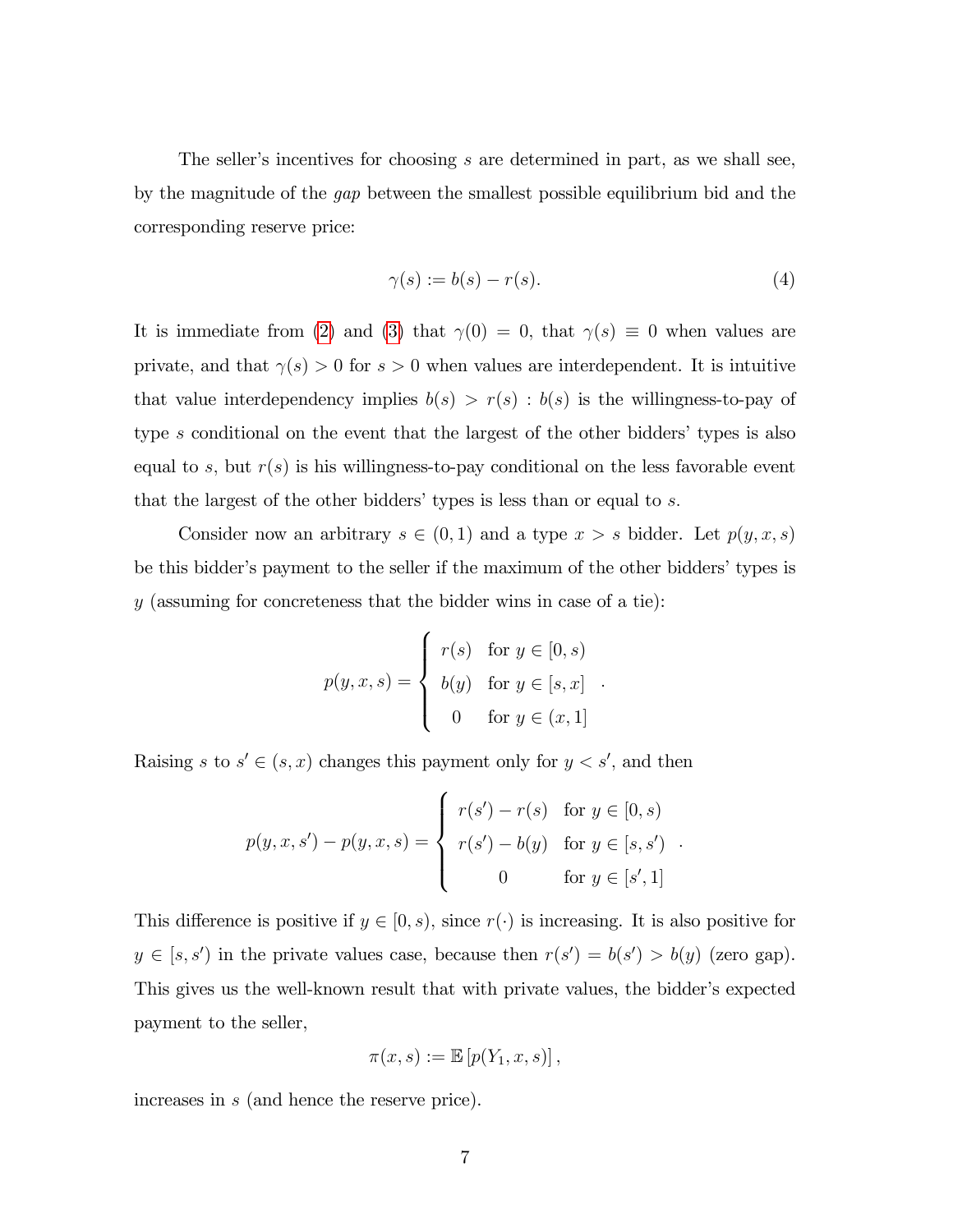In contrast, the fact that  $r(s) < b(s)$  when values are interdependent implies that we can find  $s' > s$  such that  $r(s') < b(s)$  (see Figure 1 below). Then, for  $y \in [s, s')$  the change in the payment of a type x bidder is negative:

$$
r(s') - b(y) < b(s) - b(y) \le 0.
$$

Raising the reserve price from  $r(s)$  to  $r(s')$  causes the bidder's payment to fall from  $b(y)$  to  $r(s')$  because the type y bidder bids when the reserve price is  $r(s)$ , but not when it is  $r(s')$ . The resulting change in the bidder's expected payment,  $\pi(x, s') - \pi(x, s)$ , is thus the hatched area less the grey area in Figure 1 (both areas probability weighted). If the grey area is larger, the bidder's expected payment falls when the reserve price is raised from  $r(s)$  to  $r(s')$ .



Figure 1

More formally, let  $G(x) := F(x)^{n-1}$  denote the distribution of  $Y_1$ , and let  $g(x) =$  $G'(x)$ . The expected payment to the seller of a type  $x \geq s$  bidder is then

<span id="page-9-0"></span>
$$
\pi(x,s) = r(s)G(s) + \int_s^x b(y)g(y)dy.
$$
\n(5)

We write the partial derivative of  $\pi(x, s)$  with respect to s as  $\pi_s(s)$  because it does not depend on  $x$ :

<span id="page-9-1"></span>
$$
\pi_s(s) := \pi_s(x, s) = G(s)r'(s) - g(s)\gamma(s).
$$
 (6)

This expression suggests that  $\pi(x, s)$  decreases in s if the gap is large, in which case the bidder's expected payment paradoxically *increases* if the reserve price is *lowered*.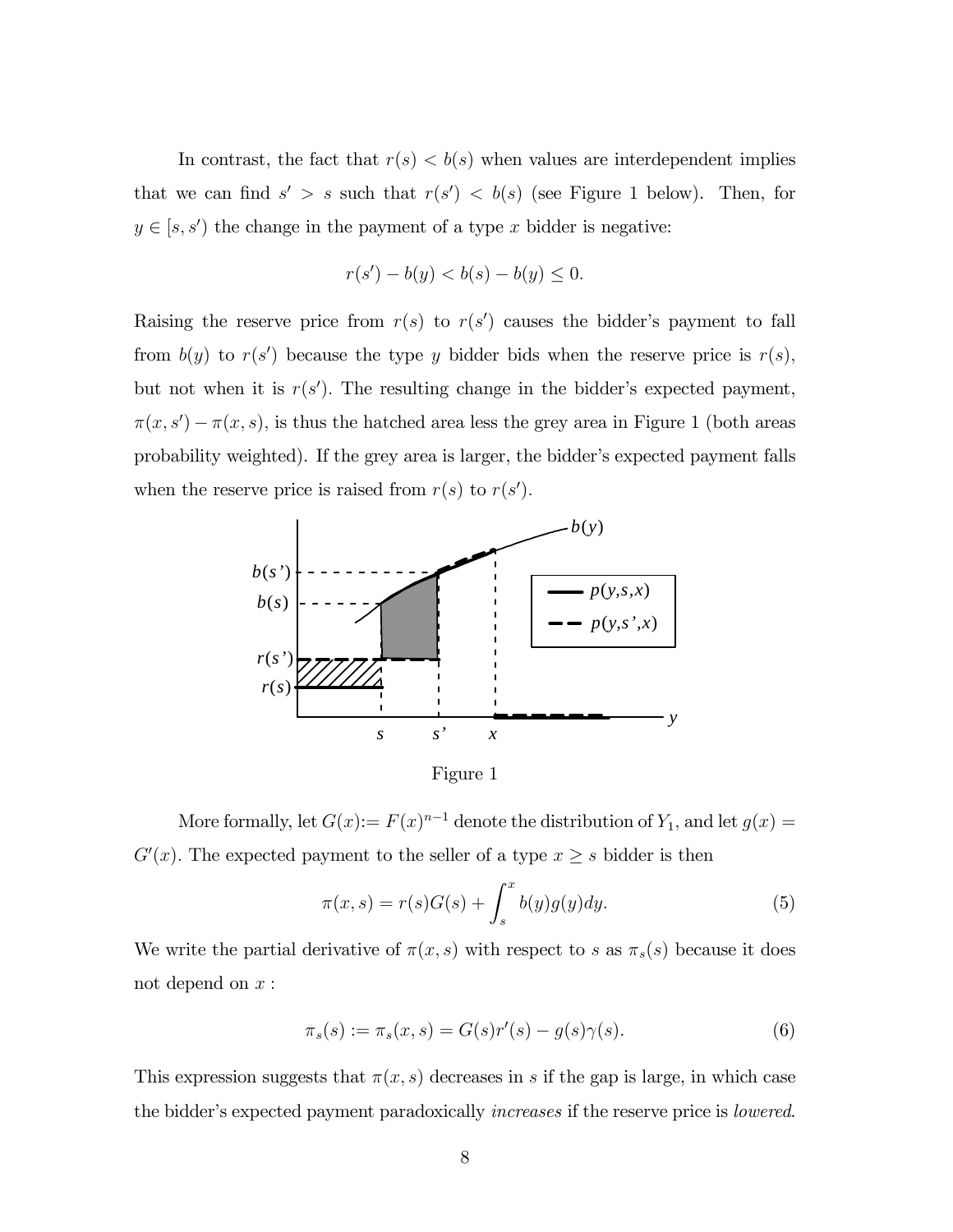In order to relate the sign of  $\pi_s$  to the seller's incentives for choosing a screening level, note that his expected profit as a function of s is  $v_0$  times the probability of no sale plus the sum of the bidders' expected payments:

$$
\Pi(s) := v_0 F(s)^n + n \int_s^1 \pi(x, s) f(x) dx.
$$
 (7)

Differentiation yields, after some algebra using  $(5)$  and  $(6)$ ,

<span id="page-10-0"></span>
$$
\Pi'(s) = nG(s)f(s)[v_0 - r(s)] + n(1 - F(s))\pi_s(s).
$$
\n(8)

The first term in [\(8\)](#page-10-0) is positive if  $r(s) < v_0$ , since then raising the reserve price raises the sale price in the event that only one bidder bids. But the second term is negative if  $\pi_s(s) < 0$ , since in this case raising the reserve price lowers the bidders expected payments. If  $s^*$  is an interior maximizer of the seller's expected profit, then  $\Pi'(s^*) = 0$  holds, which implies that the optimal reserve price is less than the seller's value if  $\pi_s(s^*) < 0$ .

## 3 A Specific Model

In order to obtain sharper results, we now consider a specific but relatively general model that gives rise to a reduced form utility function satisfying the assumptions of the previous section. The model is along the lines of Milgrom and Weber (1982).

Accordingly, we now assume that if bidder i obtains the object when his type is  $t_i$  and the vector of the other bidders' types is  $t_{-i}$ , his value for the object (maximal amount he would be willing to pay for it) is  $\hat{v}(t_i, t_{-i})$ . The function  $\hat{v}$  is assumed to be invariant with respect to permutations of its last  $n-1$  arguments, to be continuously differentiable with partial derivatives  $\hat{v}_1 > 0$  and  $\hat{v}_j \ge 0$  for  $j > 1$ , and to satisfy  $\hat{v}(\mathbf{0}) = 0.$ 

Also of interest will be the expected value of a bidder with type x conditional on the maximum of the other bidders' types being equal to  $y$ ,

$$
v(x,y) := \mathbb{E} [\hat{v}(x,Y)| Y_1 = y],
$$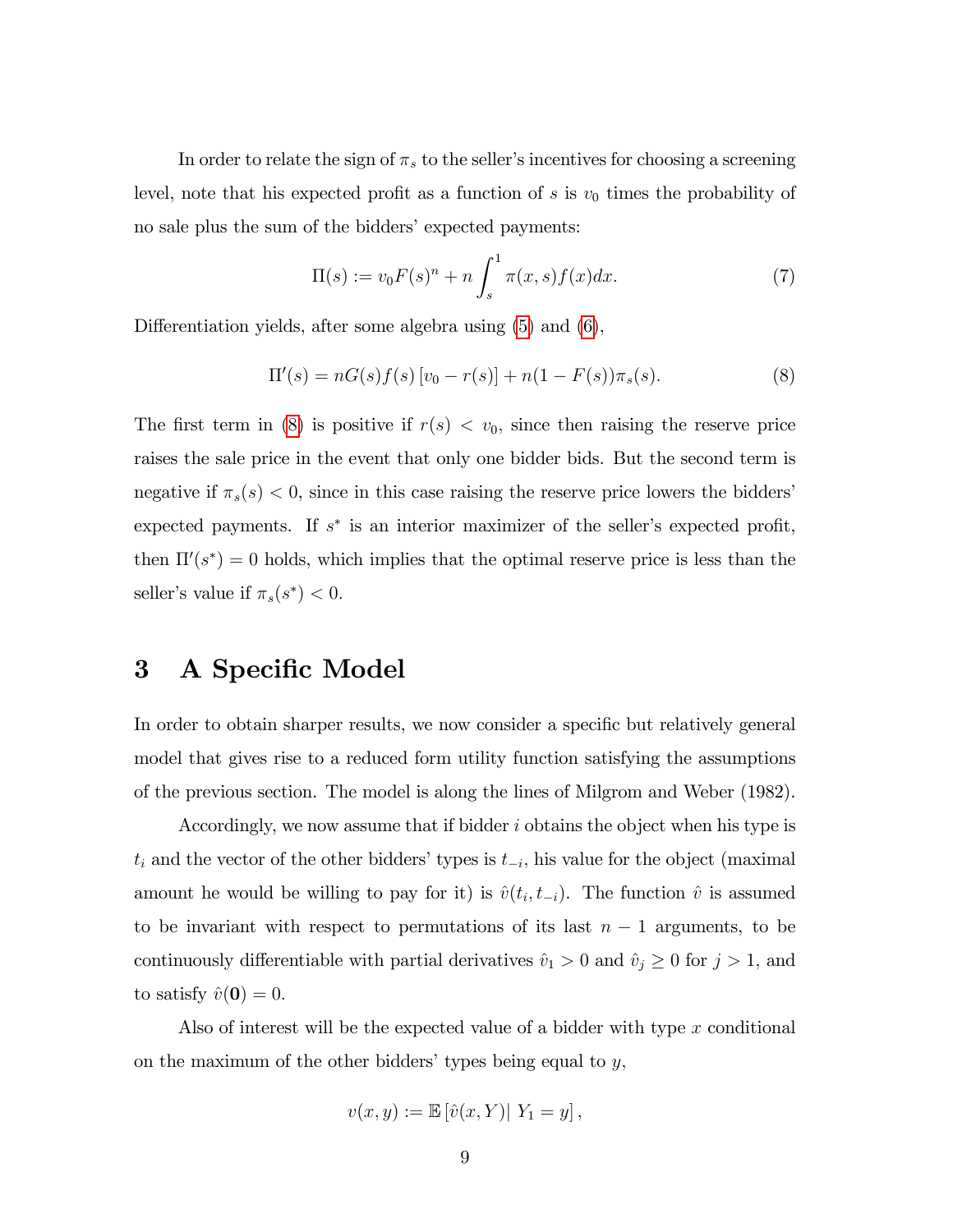where  $Y_1 > Y_2 > ... > Y_{n-1}$  are the order statistics of the other bidders' types, and  $Y := (Y_1, ..., Y_{n-1})$ . Noting that  $v_x > 0$  because  $\hat{v}_1 > 0$ , <sup>[9](#page-11-0)</sup> we henceforth assume a normalization,

<span id="page-11-2"></span>
$$
\min_{(x,y)\in[0,1]^2} v_x(x,y) = 1,\tag{9}
$$

accomplished by rescaling  $\hat{v}$  if necessary.<sup>[10](#page-11-1)</sup> We use the bidder's conditional expected value function to define, at any  $(x, y) \in [0, 1]^2$ , a local *interdependence measure:* 

$$
\rho(x,y) := \frac{v_y(x,y)}{v_x(x,y)}.
$$

This function measures the sensitivity of a bidder's conditional expected value to increases in the maximum of the other biddersí types relative to its sensitivity to increases in his own type. Note that  $\rho$  is bounded below by 0, and  $\rho \equiv 0$  in the private values case.

Linear Example. A linear value function satisfying our assumptions is given by

$$
\hat{v}(t_i, t_{-i}) = t_i + \theta \sum_{j \neq i} t_j,
$$

for some  $\theta \geq 0$ . Letting the type distribution be uniform on [0,1], a straightforward calculation shows that the conditional expected value function is

$$
v(x,y) = x + \frac{1}{2}\theta ny.
$$

From this one obtains the interdependence measure  $\rho(x, y) = \frac{1}{2}\theta n$ . This  $\rho$  is constant in  $(x, y)$  but, as is suggested by the nature of  $\hat{v}$ , increasing in the parameter  $\theta$  and the number of bidders n:

The last component of the model to be specified is the risk attitude of the bidders. Each bidder is assumed to have the same Bernoulli utility function u for

<span id="page-11-1"></span><sup>10</sup>Specifically, dividing  $\hat{v}$  by min<sub>t $\in [0,1]^n$ </sub>  $\hat{v}_1(t)$  yields a value function satisfying [\(9\)](#page-11-2).

<span id="page-11-0"></span><sup>&</sup>lt;sup>9</sup>For clarity, we write  $v_x(x, y)$  and  $v_y(x, y)$  for partial derivatives of v rather than  $v_1(x, y)$  and  $v_2(x, y)$ .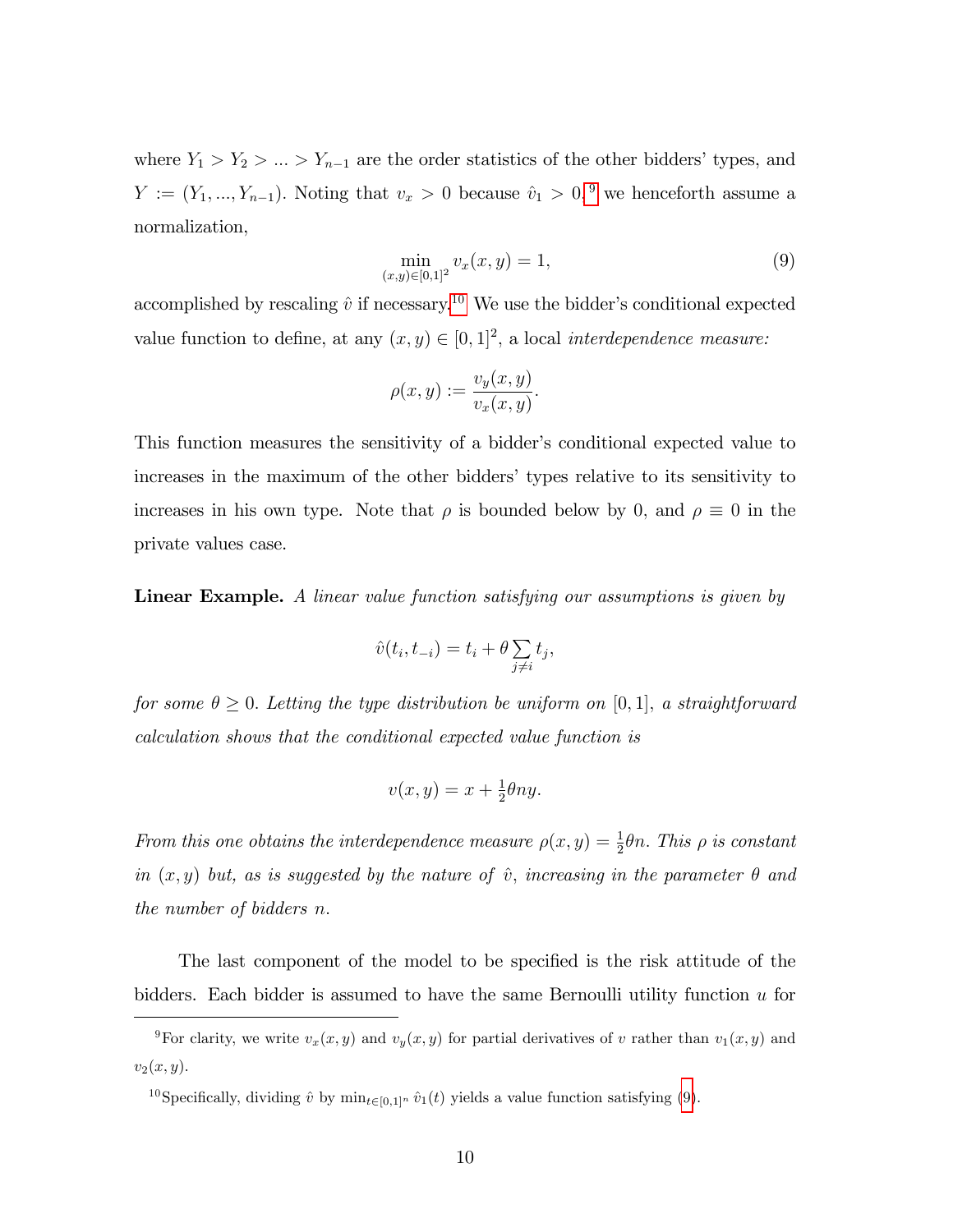money, which is twice differentiable and satisfies  $u' > 0$  and  $u(0) = 0$ . We now have an explicit expression for  $U(-p, x, y)$ , the conditional expected utility of a bidder when he purchases the good for price  $p$ , his type is  $x$ , and the maximum of the other bidders' types is  $y$ :

<span id="page-12-0"></span>
$$
U(-p, x, y) := \mathbb{E}\left[u(\hat{v}(x, Y) - p)|Y_1 = y\right].
$$
\n(10)

This U satisfies the assumptions made in the previous section. If  $\rho > 0$ , then values are interdependent in the sense of the previous section:  $U_3 > 0$ .

#### 4 The Role of Risk Aversion

Our first proposition derives useful comparative statics results about the effect of increasing the bidders' risk aversion on the equilibrium bid, reserve, and gap functions. Let  $A := -u''/u'$  denote the bidders' Arrow-Pratt absolute risk aversion function.

<span id="page-12-1"></span>**Proposition 1** For  $k = 1, 2$ , let  $u_k : \mathbb{R} \to \mathbb{R}$  be twice differentiable with  $u'_k > 0$  and  $u_k(0) = 0$ , and let  $A_k$  be its absolute risk aversion measure. Let  $r_k$ ,  $b_k$ , and  $\gamma_k$  be the corresponding reserve, bid, and gap functions defined in  $(2)-(4)$  $(2)-(4)$  $(2)-(4)$  using  $(10)$ . Then, for all  $s \in (0, 1]$ ,

(i)  $b_1(s) \leq b_2(s)$  if  $A_1 > A_2$ ; (ii)  $r_1(s) \le r_2(s)$  if  $A_1 \ge A_2$ ; and (iii)  $\gamma_1(s) \geq \gamma_2(s)$  if  $A_1 \geq \hat{\lambda} \geq A_2$  for some  $\hat{\lambda} \in \mathbb{R}$ .

If the inequalities in these implications are made strict, then (i) remains true if  $\rho > 0$  and  $n > 2$ ; and (ii)-(iii) remain true if  $\rho > 0$ .

Parts (i) and (ii) of Proposition [1](#page-12-1) hold because, when bidder  $i$ 's risk aversion increases, his willingness-to-pay conditional on any event on which his value  $\hat{v}(t_i, \tilde{t}_{-i})$ is random must decrease. His bid  $b(s)$  is his willingness-to-pay conditional on the event  $\{X = s, Y_1 = s\}$ , and on this event his value is random if  $n > 2$  and  $\rho > 0$  (so that the values are interdependent). The reserve price  $r(s)$  is his willingness to-pay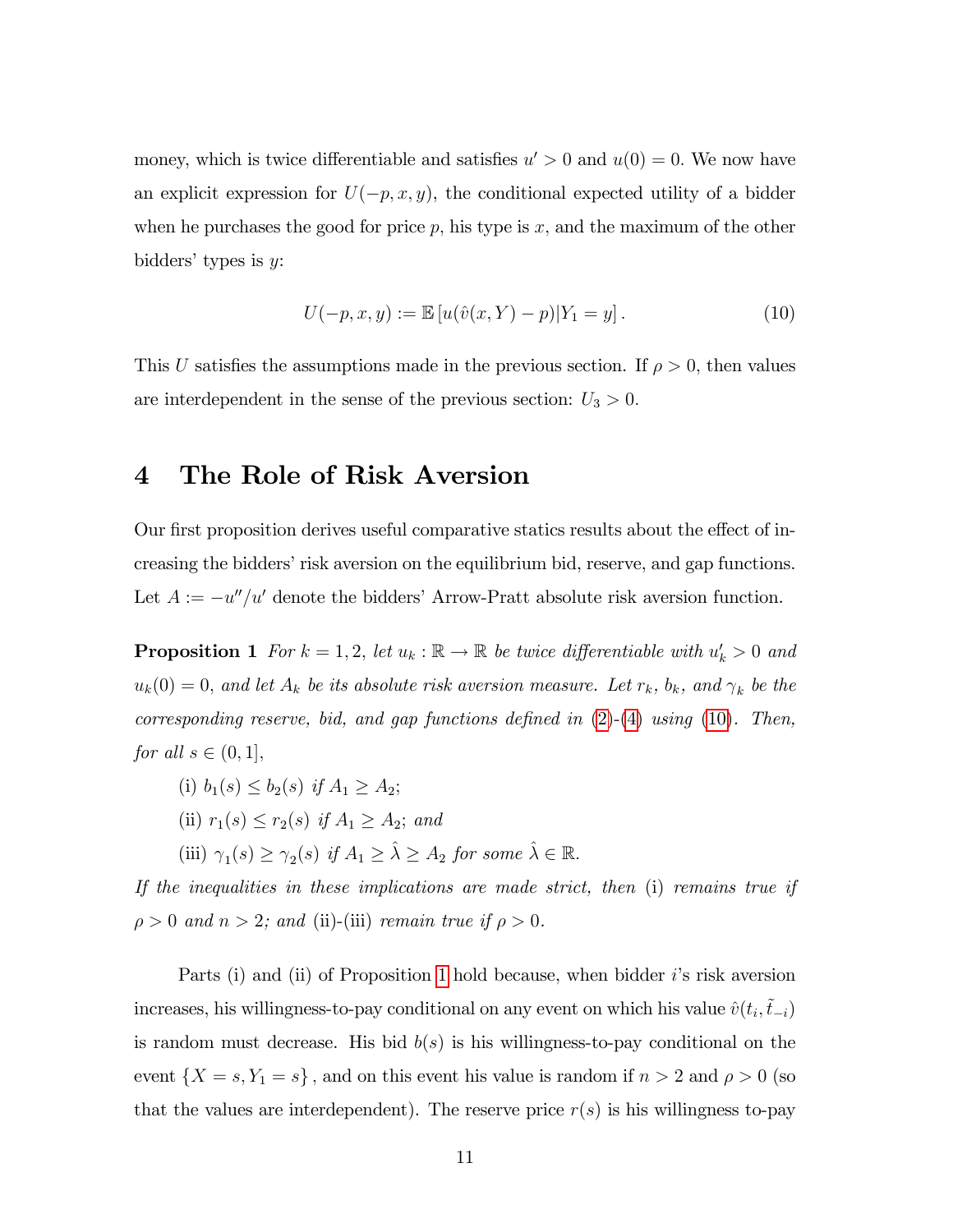conditional on the event  $\{X = s, Y_1 \leq s\}$ , and his value on this event is random if  $\rho > 0$  (since  $s > 0$  and  $n \geq 2$ ).

More surprising is part (iii) of Proposition [1,](#page-12-1) which states that the gap  $\gamma = b-r$ increases in bidder risk aversion. It does so because an increase in risk aversion decreases  $b(s)$  less than it decreases  $r(s)$ . This is true because the event upon which  $b(s)$  is determined,  $\{X = s, Y = s\}$ , has less residual uncertainty than does the event upon which  $r(s)$  is determined,  $\{X = s, Y \leq s\}$ , which causes  $b(s)$  to be less sensitive than  $r(s)$  to changes in risk aversion.

The fact that the gap increases in bidder risk aversion if values are interdependent is why risk aversion and value interdependence are both required in order for the optimal reserve to be less than the seller's value. Recall from the discussion of  $(8)$  that the optimal reserve is less than the seller's value if an active bidder's expected payment to the seller decreases in the screening level, and from [\(6\)](#page-9-1) that the gap must be sufficiently large for this to be true. The gap, it turns out, is not large enough if the bidders are risk neutral, regardless of the amount of value interdependence. This is shown in the proof of Proposition [2](#page-13-0) below, which establishes that  $r(s^*) > v_0$  if the bidders are risk neutral.

We first derive the bid, reserve, and gap functions for risk neutral bidders,  $b_0, r_0, \text{ and } \gamma_0. \text{ For } u(z) \equiv z \text{ we have } U(-p, x, y) = v(x, y) - p. \text{ Hence, (3) yields}$  $b_0, r_0, \text{ and } \gamma_0. \text{ For } u(z) \equiv z \text{ we have } U(-p, x, y) = v(x, y) - p. \text{ Hence, (3) yields}$  $b_0, r_0, \text{ and } \gamma_0. \text{ For } u(z) \equiv z \text{ we have } U(-p, x, y) = v(x, y) - p. \text{ Hence, (3) yields}$  $b_0(s) = v(s, s)$ , and [\(2\)](#page-7-0) implies

<span id="page-13-1"></span>
$$
r_0(s) = \frac{1}{G(s)} \int_0^s v(s, y) dG(y).
$$
 (11)

Integrating [\(11\)](#page-13-1) by parts and using the definition  $\gamma_0 = b_0 - r_0$  yields

<span id="page-13-2"></span>
$$
\gamma_0(s) = \int_0^s \frac{G(y)}{G(s)} v_y(s, y) dy.
$$
\n(12)

<span id="page-13-0"></span>**Proposition 2** For any  $v_0 \in [0, r_0(1))$ , the profit-maximizing reserve price is strictly larger than  $v_0$  if the bidders are risk neutral.

**Proof.** For  $0 < s < x \leq 1$ , let  $\pi^0(x, s)$  denote the expected payment of a bidder with type x given screening level s. From [\(6\)](#page-9-1) and the definition of  $\gamma_0$ , the derivative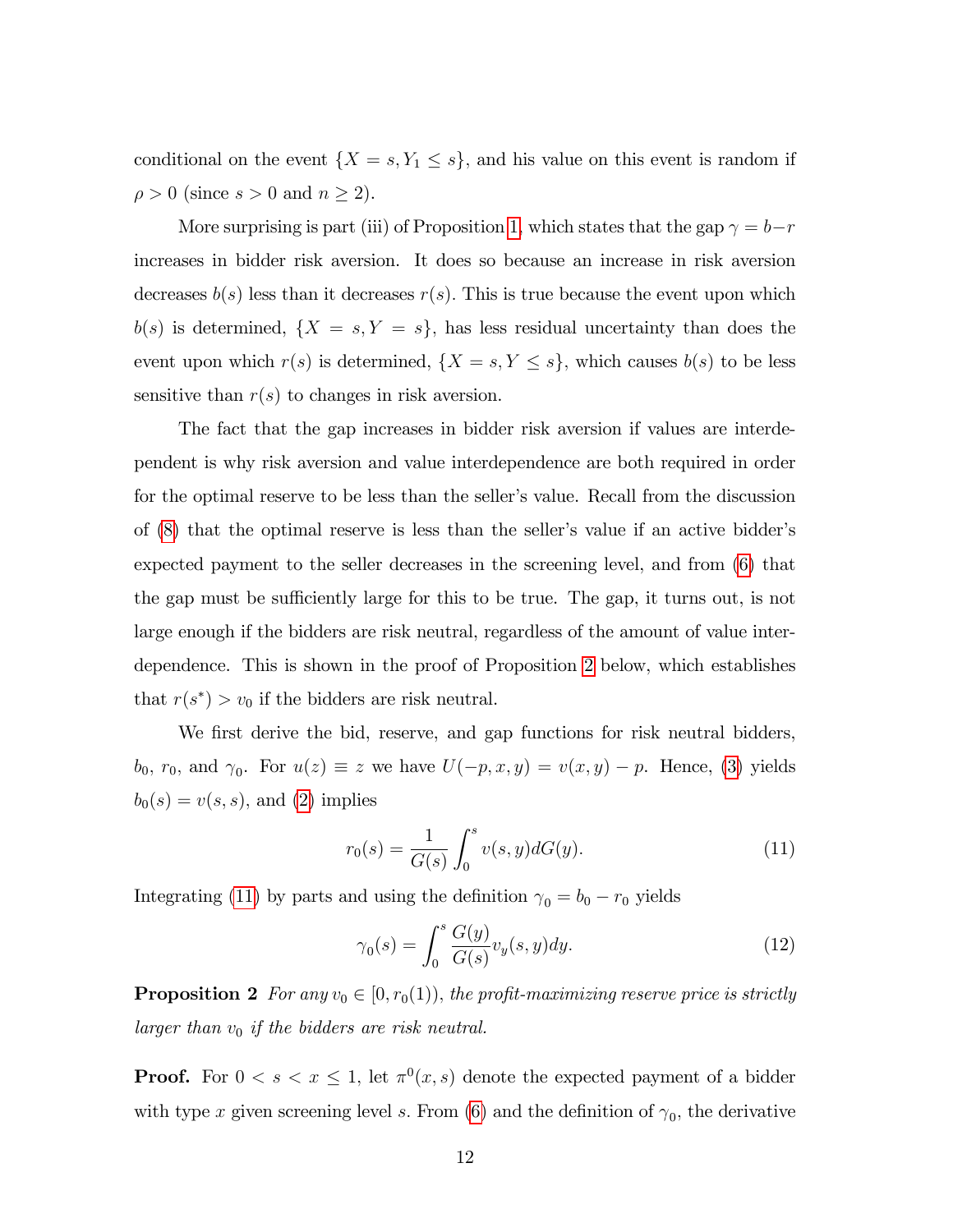of  $\pi^{0}(x, s)$  with respect to s does not depend on x and can be written as

$$
\pi_s^0(s) = G(s)r'_0(s) - g(s) (b_0(s) - r_0(s)).
$$

Using [\(11\)](#page-13-1), differentiating  $G(s)r_0(s)$  yields

$$
G(s)r'_0(s) + g(s)r_0(s) = g(s)b_0(s) + \int_0^s v_s(s, y)dG(y).
$$

These two equalities imply the following equality, and [\(9\)](#page-11-2) the inequality:

$$
\pi_s^0(s) = \int_0^s v_s(s, y) dG(y) \ge G(s).
$$

From this and [\(8\)](#page-10-0) we obtain

<span id="page-14-0"></span>
$$
\Pi'(s) \ge nG(s) \left[ (v_0 - r_0(s)) f(s) + 1 - F(s) \right]. \tag{13}
$$

Note that if  $v_0 > 0$ , then  $\Pi'(s) > 0$  at any s in the nonempty interval  $(0, r^{-1}(v_0))$ , since for such s we have  $r(s) \le v_0$ . This implies that any maximizer s<sup>\*</sup> of  $\Pi$  on [0, 1] satisfies  $r(s^*) > v_0$ . If instead  $v_0 = 0$ , then because  $r_0(s) = 0$ , the square-bracketed term in [\(13\)](#page-14-0) converges to 1 as  $s \to 0$ . Hence,  $\bar{s} > 0$  exists such that  $\Pi'(s) > 0$  on the interval  $(0, \bar{s}],$  implying that  $s^* > \bar{s} > v_0$ .

Consequently, a necessary condition for the optimal reserve price to be less than  $v_0$  is that the bidders have interdependent values and risk averse utility.

## 5 Low Reserve Prices

We now find conditions under which a profit-maximizing reserve price  $r(s^*)$  is less than the seller's value. Since  $r(s^*) \ge r(0) = 0$ , the optimal reserve cannot be less than  $v_0$  if  $v_0 \leq 0$ . If instead  $v_0 \geq r(1)$ , the outcome is uninteresting because either  $s^* = 1$  and the object is surely not sold, or  $s^* < 1$  and  $r(s^*) < v_0$  holds trivially. The interesting case, and the one we focus on in this section, is therefore  $v_0 \in (0, r(1))$ .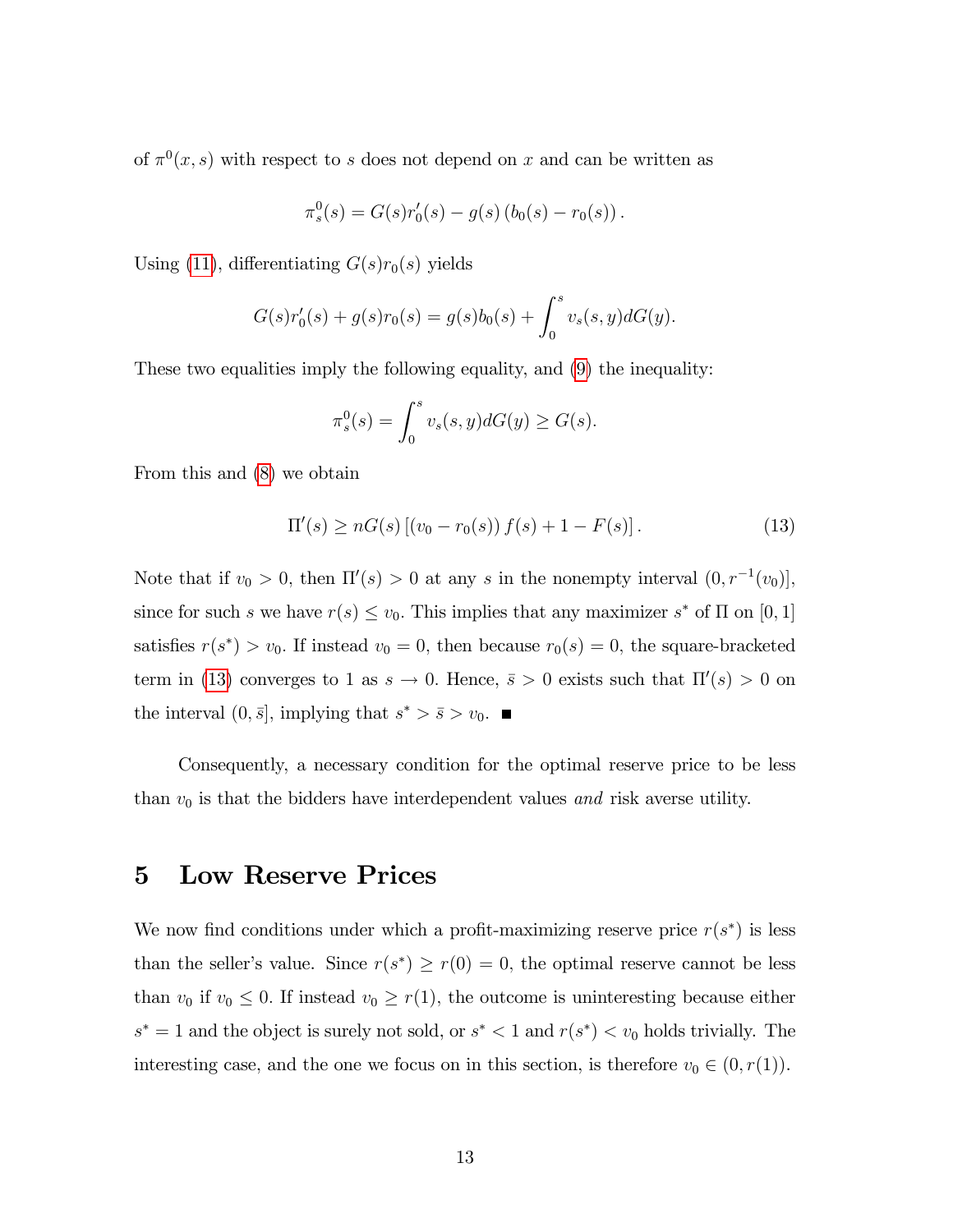**Remark.** We note that while the interval  $(0, r(1))$  of interesting seller values does shrink as the bidders become more risk averse (by Proposition [1\)](#page-12-1), under our assumptions it always contains the unit interval  $(0, 1)$ , since

<span id="page-15-0"></span>
$$
r(s) \ge s \text{ for all } s \in [0, 1]. \tag{14}
$$

To see why [\(14\)](#page-15-0) is true, note that [\(10\)](#page-12-0) and [\(2\)](#page-7-0) imply that for any  $s \in [0,1],$ 

$$
u(0) = 0 = \mathbb{E}[u(\hat{v}(s, Y) - r(s)) | Y_1 \le s]
$$
  
\n
$$
\ge \mathbb{E}[u(\hat{v}(s, Y) - r(s)) | Y_1 = 0]
$$
  
\n
$$
= u(v(s, 0) - r(s)),
$$

and so  $r(s) \ge v(s, 0)$ . This implies [\(14\)](#page-15-0), as [\(9\)](#page-11-2) and  $v(0, 0) = 0$  imply  $v(s, 0) \ge s$ .

Now we rewrite the seller's marginal profit in  $(8)$  as

<span id="page-15-1"></span>
$$
\Pi'(s) = nf(s)\left((v_0 - r(s))\,G(s) + \frac{(1 - F(s))}{f(s)}\pi_s(s)\right). \tag{15}
$$

For any  $v_0$ , denote the set of profit-maximizing screening levels as

$$
S^*(v_0) := \arg \max_{s \in [0,1]} \Pi(s).
$$

This set is nonempty because  $\Pi$  is continuous. Consider some  $v_0 \in (0, r(1))$  and  $s^* \in S^*(v_0)$ . From [\(15\)](#page-15-1) we see that  $\Pi'(1) = nf(1)[v_0 - r(1)] < 0$ , and hence  $s^* < 1$ . If  $s^* = 0$  then  $r(s^*) = 0 < v_0$  is immediate. Otherwise,  $s^* \in (0, 1)$  and the first-order condition  $\Pi(s^*) = 0$  implies

<span id="page-15-2"></span>
$$
(v_0 - r(s^*)) G(s^*) + \frac{(1 - F(s^*))}{f(s^*)} \pi_s(s^*) = 0,
$$
\n(16)

reaffirming that  $r(s^*) < v_0$  when  $\pi_s(s^*) < 0$ . We now seek conditions under which the latter inequality holds. In order to obtain easily verified conditions, we make use of the following assumptions.

**A0.** F is the uniform distribution on  $[0, 1]$ ;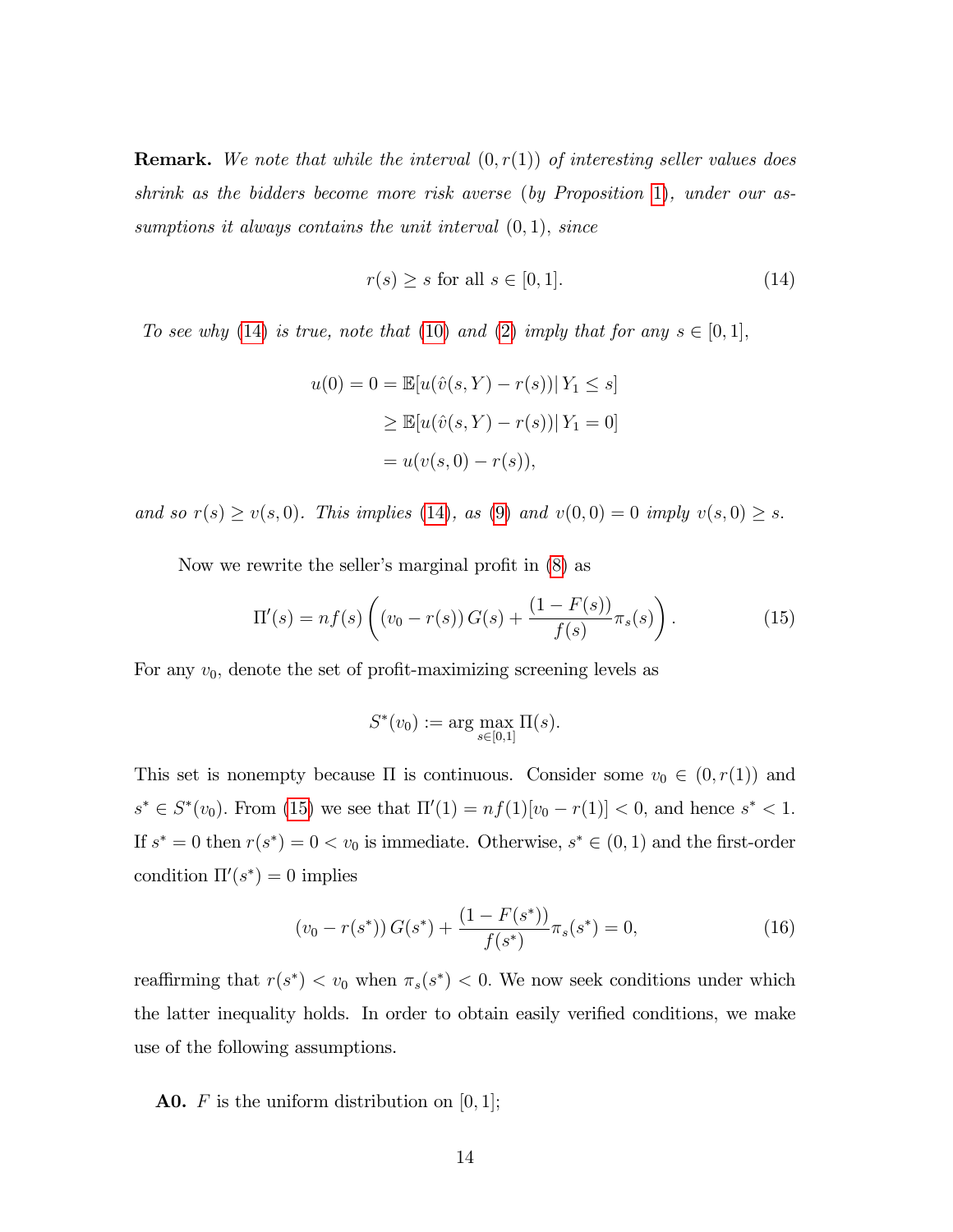A1. A is a nonincreasing function; and

**A2.**  $\hat{v}$  is a supermodular function.

Assumption A0 is made for the sake of simplicity and without loss of generality: given any continuous type distribution F, the familiar normalization of letting  $F(t_i)$ be the type of player i yields an equivalent model with uniformly distributed types.<sup>[11](#page-16-0)</sup>

Assumption A1 requires the bidders to exhibit nonincreasing absolute risk aversion, a commonly assumed property. As it is preserved under integration (e.g., Jewitt, 1987), A1 implies that  $-U_{11}/U_1$  is nonincreasing in  $-p$ .

Assumption A2 implies positive *marginal* interdependence: a bidder's marginal value with respect to his own type is nondecreasing in the other bidders' types. Because supermodularity is preserved under integration (e.g., Vives, 1990), A2 implies that  $v_x(x, y)$  is nondecreasing in y.

Now we define a function  $M$  on  $\mathbb{R}^3_+$  by

<span id="page-16-3"></span>
$$
M(s,\lambda,m) := \frac{(n-1)m}{n} H\left(\frac{\lambda ms}{n}\right) - 1,\tag{17}
$$

where the function  $H$  is defined by

<span id="page-16-4"></span>
$$
H(x) := 1 + \frac{e^{-x} - 1}{x}.
$$
\n(18)

(We suppress the argument  $n$  of  $M$  for the sake of clarity.) An important property of M is that it strictly increases in s,  $\lambda$ , and m at any  $(s, \lambda, m) \gg 0.12$  $(s, \lambda, m) \gg 0.12$  Note also that  $M(s, \lambda, m) = -1$  unless  $(s, \lambda, m) \gg 0$ .

Henceforth, we let  $\lambda$  and m denote parameters of the bidders' utility and value functions, respectively. First, we define

<span id="page-16-2"></span>
$$
\lambda := \inf_{z \in \mathbb{R}} A(z) \tag{19}
$$

<span id="page-16-1"></span><sup>12</sup>This is because H strictly increases on  $\mathbb{R}_+$ , with  $\lim_{x\to 0} H(x) = 0$  and  $\lim_{x\to \infty} H(x) = 1$ .

<span id="page-16-0"></span><sup>&</sup>lt;sup>11</sup>Technically, this rescaling of types should be done before the rescaling of  $\hat{v}$  that yields the normalization [\(9\)](#page-11-2).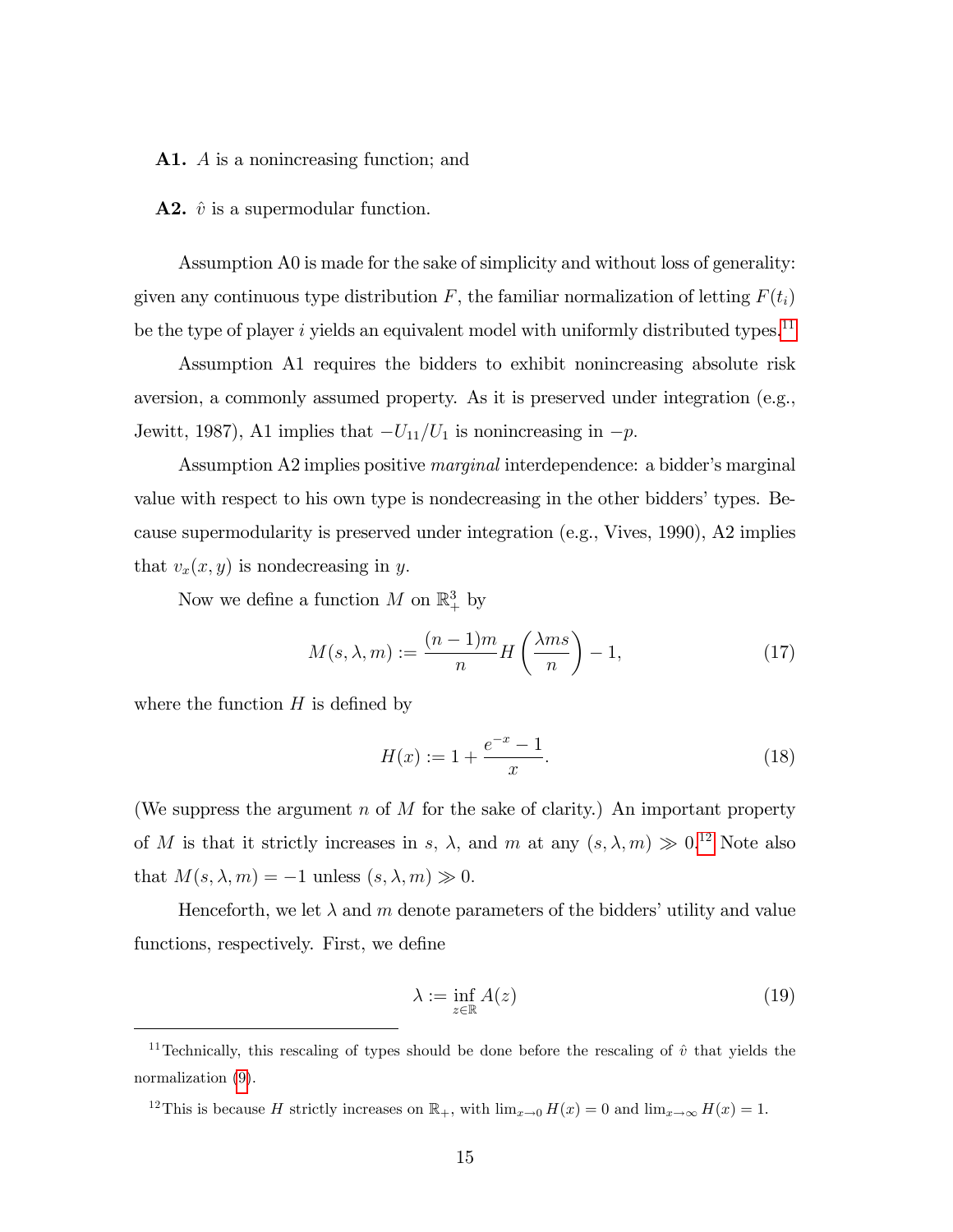to be the lower bound of the Arrow-Pratt measure of  $u$ <sup>[13](#page-17-0)</sup> Second, we define

<span id="page-17-4"></span>
$$
m := \min_{(x,y)\in[0,1]^2} \rho(x,y) \tag{20}
$$

to be the minimal amount of value interdependence. In light of Proposition [2,](#page-13-0) in the remainder of the paper we assume both  $\lambda$  and m are positive. Note that these parameters, and s, are positive if  $M(s, \lambda, m) \geq 0$ . The following lemma establishes that this inequality implies  $\pi_s(s) < 0$ , given A0-A2.

<span id="page-17-1"></span>**Lemma 1** Under A0-A2, if  $M(s, \lambda, m) \geq 0$ , then

<span id="page-17-6"></span>
$$
\pi_s(s) < -M(s, \lambda, m)G(s). \tag{21}
$$

Given its assumptions, Lemma [1](#page-17-1) implies that if  $M(1, \lambda, m) \geq 0$ , then  $\pi_s(s) < 0$ for sufficiently large  $s \in (0, 1]$ . This suggests that an optimal reserve price may be less than the seller's value if  $(\lambda, m)$  is in the set

$$
\Omega := \{ (\hat{\lambda}, \hat{m}) \in \mathbb{R}^2_+ : M(1, \hat{\lambda}, \hat{m}) > 0 \}.
$$

Four properties of  $\Omega$  are noteworthy: (a) it does not depend on the model primitives  $u, \hat{v}$ , or  $v_0$ ; (b) it is a subset of  $\mathbb{R}^2_{++}$ ; (c) it is comprehensive from above;<sup>[14](#page-17-2)</sup> and (d) it is nonempty.<sup>[15](#page-17-3)</sup> The following proposition implies that if  $(\lambda, m) \in \Omega$ , then seller values  $v_0$  exist for which any profit-maximizing reserve price is less than  $v_0$ .

<span id="page-17-5"></span>**Proposition 3** Under A0-A2, a strictly decreasing function  $\underline{v} : \Omega \to (0, r(1))$  exists such that if  $(\lambda, m) \in \Omega$  and  $v_0 \in [\underline{v}(\lambda, m), r(1))$ , then  $r(s^*) < v_0$  for all  $s^* \in S^*(v_0)$ .

<span id="page-17-0"></span><sup>13</sup>Note that U inherits this lower bound, i.e.,  $-U_{11}/U_1 \ge \lambda$  holds, which follows from integrating both sides of  $-u'' \geq \lambda u'$ .

<span id="page-17-2"></span><sup>14</sup>That is,  $(\hat{\lambda}, \hat{m}) \in \Omega$  implies  $({\lambda}', m') \in \Omega$  for all  $({\lambda}', m') \geq (\hat{\lambda}, \hat{m})$ . This is true because M increases in  $(\hat{\lambda}, \hat{m})$ .

<span id="page-17-3"></span><sup>15</sup>Two easy ways to see that  $\Omega \neq \emptyset$  are to observe that (i)  $M(1, \hat{\lambda}, \hat{m}) \to \infty$  as  $m \to \infty$  if  $\hat{\lambda} > 0$ , or (ii)  $M(1, \hat{\lambda}, \hat{m}) \to m(n - 1)/n - 1$  as  $\hat{\lambda} \to \infty$ , and for any  $n > 1$  this limit is positive if m is sufficiently large.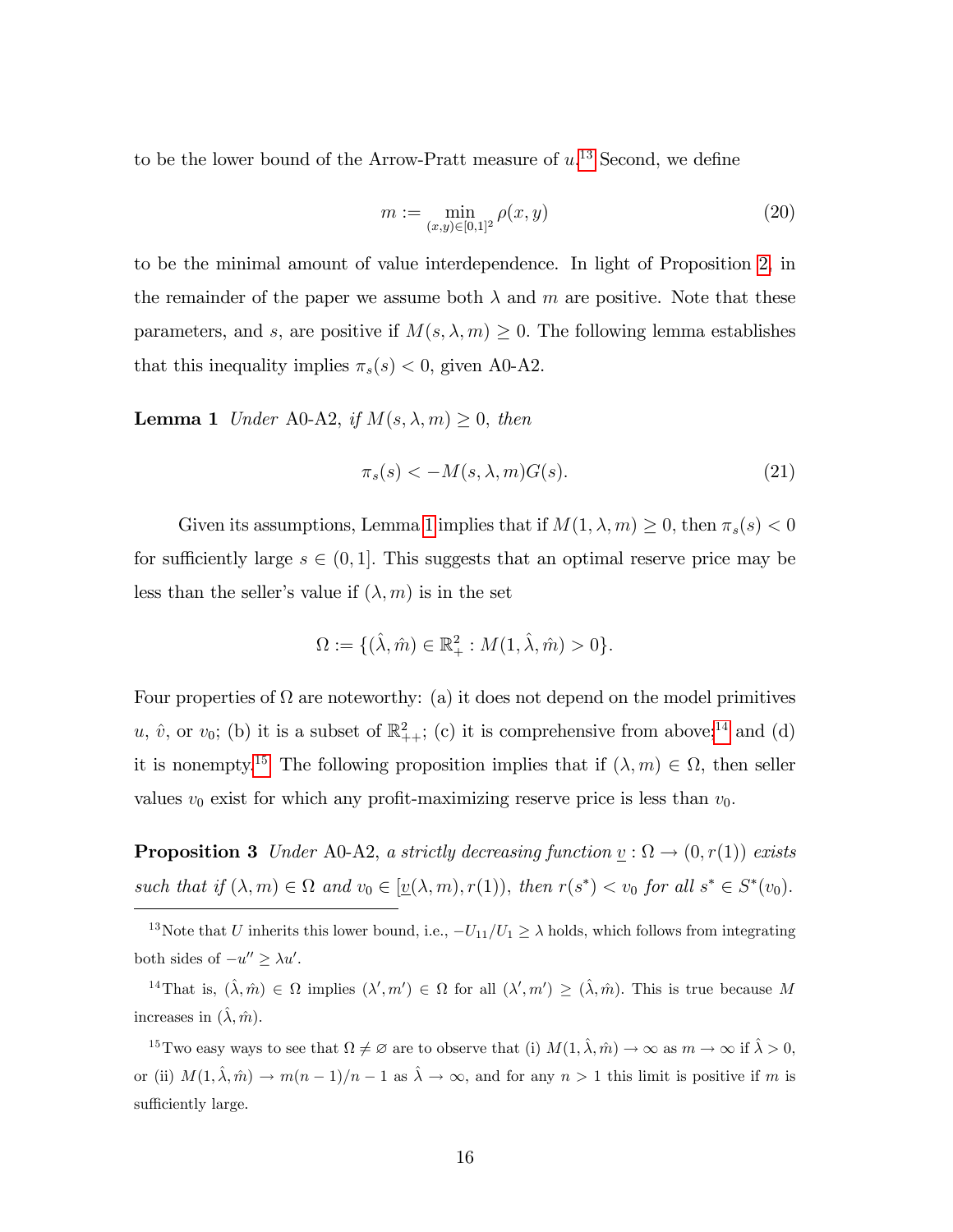**Proof.** The function M is continuous, and it is strictly increasing on  $(0, 1] \times \Omega$ . Hence, since  $M(0, \hat{\lambda}, \hat{m}) = -1 < 0 < M(1, \hat{\lambda}, \hat{m})$  for  $(\hat{\lambda}, \hat{m}) \in \Omega$ , the equation  $M(\underline{s}, \hat{\lambda}, \hat{m}) = 0$  defines a strictly decreasing function  $\underline{s} : \Omega \to (0, 1)$ . Define  $\underline{v}$  on  $\Omega$ by  $\underline{v}(\hat{\lambda}, \hat{m}) := r(\underline{s}(\hat{\lambda}, \hat{m}))$ . Since  $r : [0, 1] \to \mathbb{R}_+$  is strictly increasing and  $r(0) = 0$ , the function  $\underline{v}$  is strictly decreasing and satisfies  $0 < \underline{v} < r(1)$ .

Now, for the  $(\lambda, m)$  defined in [\(19\)](#page-16-2)-[\(20\)](#page-17-4), simplify notation by letting  $s =$  $\underline{s}(\lambda, m)$  and  $\underline{v} = \underline{v}(\lambda, m)$ . If  $r(s^*) < \underline{v}$ , then  $r(s^*) < v_0$  because  $\underline{v} \le v_0$ . So suppose  $r(s^*) \geq v$ . Then  $r(s^*) \geq r(s)$ . This implies  $s^* \geq s$ , and so  $M(s^*, \lambda, m) \geq$  $M(\underline{s}, \lambda, m) = 0$ . Hence, Lemma [1](#page-17-1) implies  $\pi_s(s^*) < 0$ . Now, note that  $s^* < 1$ , because  $s^* = 1$  would imply the first-order condition  $\Pi'(1) \geq 0$ , which by [\(15\)](#page-15-1) would imply the contradiction  $v_0 \ge r(1)$ . Thus,  $s^* \in (0, 1)$ , and so the first-order condition [\(16\)](#page-15-2) holds. This,  $\pi_s(s^*) < 0$ , and  $s^* < 1$  yield  $r(s^*) < v_0$ .

Recall that  $\Omega$  is comprehensive from above. Hence, Proposition [3](#page-17-5) implies that if  $(\lambda, m) \in \Omega$ , then replacing u by a more risk averse utility function and  $\hat{v}$  by a value function with a larger interdependence measure, both of which satisfy the maintained assumptions and A1-A2, yields another bidder environment in which there is an interval of seller values for which any optimal reserve must be less than the seller's value. The following corollary sharpens this observation by showing that even for arbitrarily small positive seller values, an optimal reserve price will be less than the seller's value if the interdependence lower bound m exceeds  $n/(n - 1)$  and the bidder's risk aversion lower bound  $\lambda$  is sufficiently large.

<span id="page-18-0"></span>**Corollary 1** Given A0-A2 and any  $v_0 \in (0, r(1))$ , there exists  $\lambda_0 > 0$  such that if  $\lambda > \lambda_0$  and  $m > n/(n - 1)$ , then  $r(s^*) < v_0$  for all  $s^* \in S^*(v_0)$ .

**Proof.** Since r is continuous and  $r(0) = 0 < v_0$ , there exists  $s_0 \in (0, 1)$  such that  $r(s_0) < v_0$ . Since  $H(\infty) = 1$ , we see from [\(17\)](#page-16-3) that  $M(s_0, \hat{\lambda}, m) \to m(n-1)/n-1 > 0$ as  $\hat{\lambda} \to \infty$ . This implies the existence of  $\lambda_0 > 0$  such that  $M(s_0, \lambda_0, m) = 0$ . Let  $\lambda > \lambda_0$ . Since  $(s_0, \lambda_0, m) \gg 0$ ,  $M(s_0, \lambda, m) > M(s_0, \lambda_0, m)$ , and so  $(\lambda, m) \in \Omega$ . Let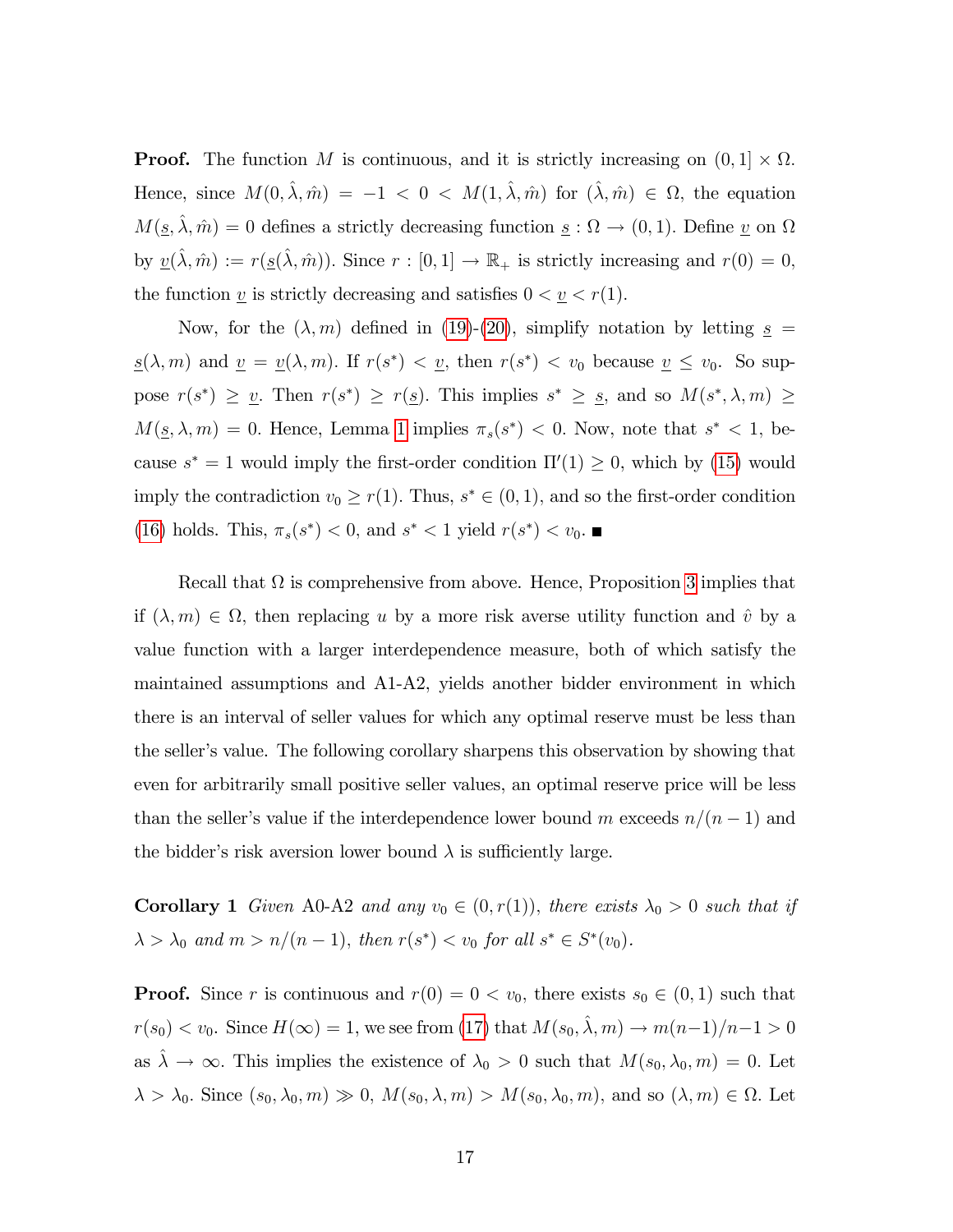<u>s</u> and <u>v</u> be the functions on  $\Omega$  defined in the proof of Proposition [3.](#page-17-5) Since <u>s</u> is a decreasing function, we have  $\underline{s}(\lambda, m) \leq s_0$ . This, as r is an increasing function, yields

$$
\underline{v}(\lambda, m) = r(\underline{s}(\lambda, m)) \le r(s_0) < v_0.
$$

Proposition [3](#page-17-5) now implies  $r(s^*) < v_0$  for all  $s^* \in S^*(v_0)$ .

Our last proposition bears on the question of why absolute auctions are ever used. It gives conditions under which an optimal reserve price is arbitrarily close to the lowest possible value,  $\hat{v}(0) = 0$ , if the risk aversion and interdependence lower bounds are sufficiently large. This result is consistent with the use of absolute auctions, since the equilibrium outcome of an auction with a reserve  $r \approx 0$  is approximately the same as that of an auction with no reserve at all.

<span id="page-19-1"></span>**Proposition 4** Given A0-A2, any  $v_0 \in (0, 1]$ , and  $\varepsilon \in (0, r(1))$ , there exists  $\lambda_{\varepsilon} > 0$ such that if  $\lambda > \lambda_{\varepsilon}$  and  $m > 2n/(n-1)$ , then  $r(s^*) < \varepsilon$  for all  $s^* \in S^*(v_0)$ .

**Proof.** Define  $s_{\varepsilon} := r^{-1}(\varepsilon)$ , and note that  $s_{\varepsilon} \in (0,1)$  because  $\varepsilon \in (0,r(1)) =$  $(r(0), r(1))$  and r is strictly increasing. Since  $m(n-1)/n > 2$ , we have

$$
\lim_{\lambda \to \infty} M(s_{\varepsilon}, \lambda, m) = m(n-1)/n - 1 > 1.
$$

Thus,  $\lambda_{\varepsilon} > 0$  exists such that  $M(s_{\varepsilon}, \lambda_{\varepsilon}, m) = 1$ . Let  $s \in [s_{\varepsilon}, 1)$  and  $\lambda > \lambda_{\varepsilon}$ . Then, since M is an increasing function,  $M(s, \lambda, m) > 1$  $M(s, \lambda, m) > 1$ . Lemma 1 thus implies inequality [\(21\)](#page-17-6). It, together with [\(15\)](#page-15-1) and A0, yield

<span id="page-19-0"></span>
$$
\Pi'(s) = n s^{n-1} (1-s) \left( \frac{v_0 - r(s)}{1-s} + \frac{\pi_s(s)}{s^{n-1}} \right)
$$
  
< 
$$
< n s^{n-1} (1-s) \left( \frac{v_0 - r(s)}{1-s} - M(s, \lambda, m) \right).
$$
 (22)

From [\(14\)](#page-15-0) we have  $r(s) \geq s$ , which with  $v_0 \leq 1$  implies  $v_0 - r(s) \leq 1 - s$ . Hence, from [\(22\)](#page-19-0) and  $M(s, \lambda, m) > 1$  we obtain

$$
\Pi'(s) < ns^{n-1}(1-s)(1 - M(s, \lambda, m)) < 0.
$$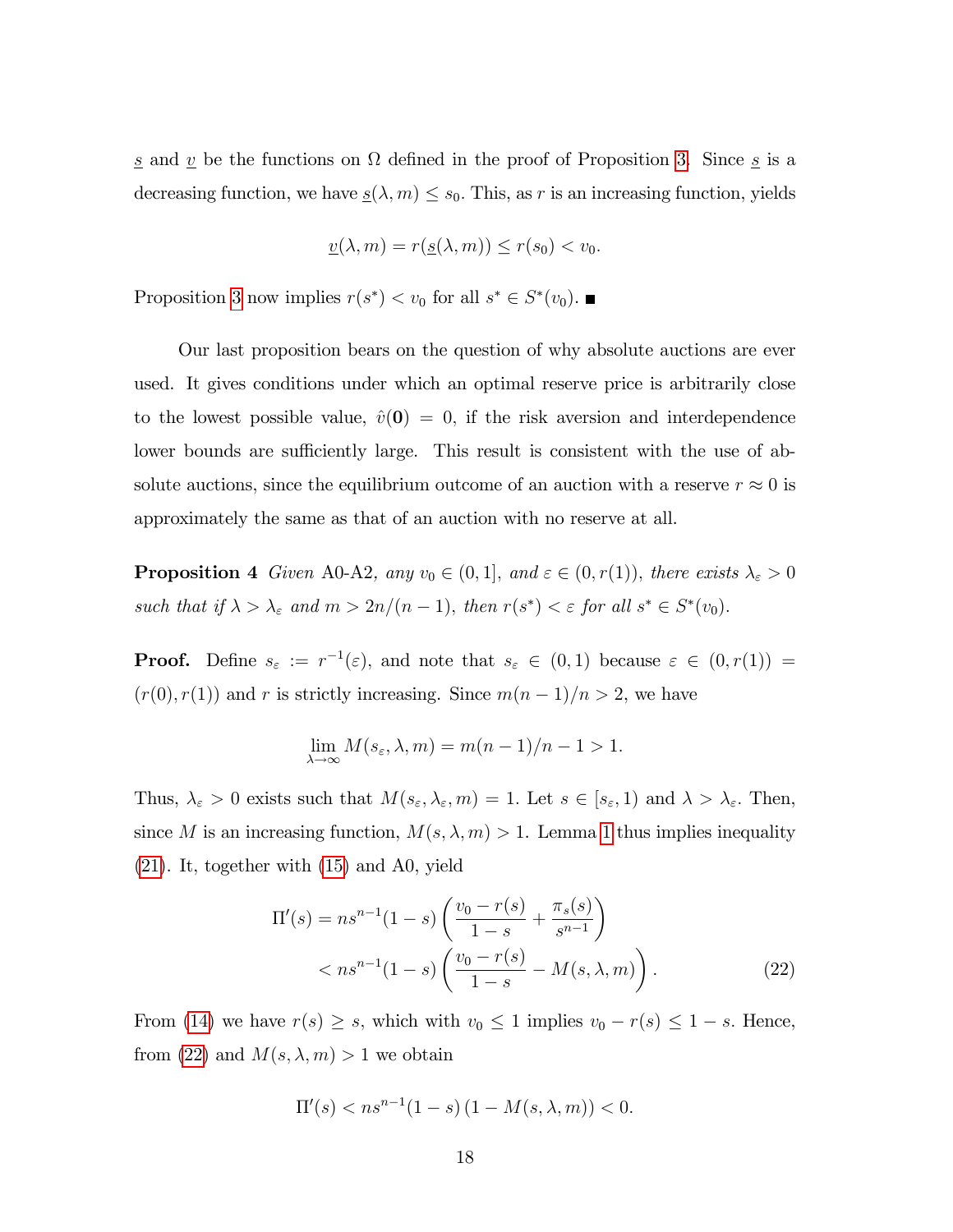As this is true for any  $s \in [s_{\varepsilon}, 1)$ , we conclude that  $s^* < s_{\varepsilon}$ , and hence  $r(s^*) < \varepsilon$ , for any  $s^* \in S^*(v_0)$ .

Lastly, we note that the lower bounds on value interdependence required by the hypotheses of Corollary [1](#page-18-0) and Proposition [4](#page-19-1) are not implausibly large. In the Linear Example of Section 3 we have  $m = \frac{1}{2}$  $\frac{1}{2}\theta n$ , and so the two bounds become  $\theta(n-1) > 2$  and  $\theta(n-1) > 4$ , respectively.

### 6 Conclusion

When applied to auctions, the "Monopoly Exclusion Principle" stipulates that a profit-maximizing reserve price should be larger than the seller's value for the object being sold. This well-known theoretical proposition fails to hold empirically in those auctions in which the seller is observed to set no reserve price, or only a very low one. The contribution of this paper is to show that in second price auctions, even in theory the Exclusion Principle does not hold if bidders are sufficiently risk averse and the interdependence of their values exceeds a certain bound: the profit-maximizing reserve price is then less than the seller's value. As bidder risk aversion increases, the optimal reserve converges to the lowest possible bidder value, so that the equilibrium outcome is approximately that of an absolute auction.

## Appendix

**Proof of Proposition [1.](#page-12-1)** For  $k = 1, 2$ , let  $U^k$  be the reduced form utility function defined from  $u_k$  by [\(10\)](#page-12-0).

 $(i)$  From  $(3)$  and  $(10)$  we obtain

$$
\mathbb{E}[u_1(\hat{v}(s,s,Y_{-1}) - b_1(s))|Y_1 = s] = 0 = u_1(0).
$$

Thus, since  $u_1$  is more risk averse than  $u_2$ ,

$$
\mathbb{E}\left[u_2(\hat{v}(s,s,Y_{-1})-b_1(s))|Y_1=s\right]\geq u_2(0),
$$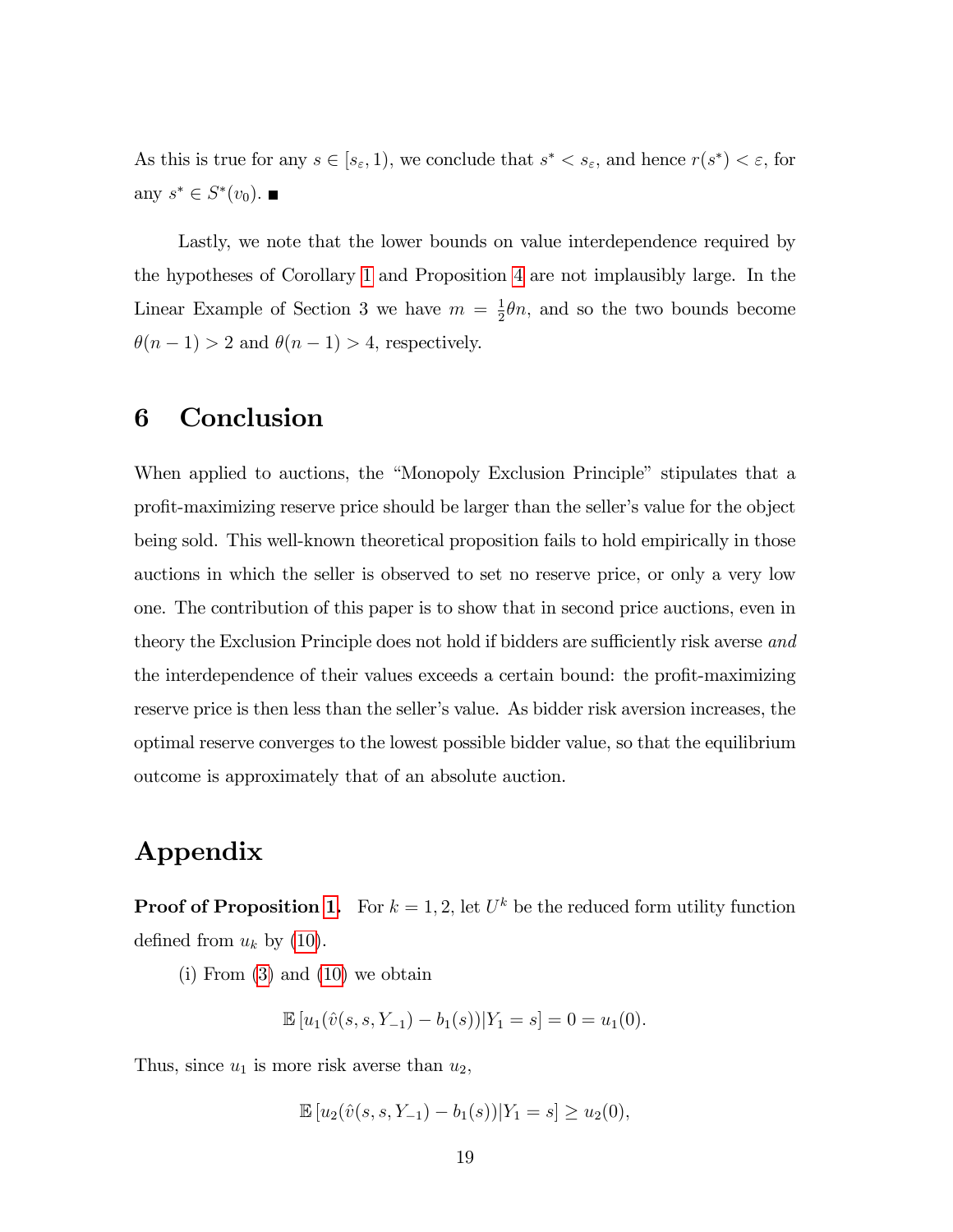and this inequality is strict if  $A_1 > A_2$  when  $n > 2$  and  $\rho > 0$  (so the values are interdependent). From [\(3\)](#page-7-1) and [\(10\)](#page-12-0) we also have

$$
\mathbb{E}[u_2(\hat{v}(s,s,Y_{-1}) - b_2(s))|Y_1 = s] = 0 = u_2(0).
$$

This proves that  $b_1(s) \leq (\langle >b_2(s), \text{ since } u'_2 > 0.$ 

(ii) This is proved similarly to (i), using [\(2\)](#page-7-0) rather than [\(3\)](#page-7-1).

(iii) Let  $\hat{u}(w) := \left(1 - e^{-\hat{\lambda}w}\right) / \hat{\lambda}$ , let  $\hat{U}$  be the reduced form utility function defined from this CARA  $\hat{u}$  by [\(10\)](#page-12-0), and let  $\hat{r}$ ,  $\hat{b}$ , and  $\hat{\gamma}$  be defined from  $\hat{U}$  by [\(2\)](#page-7-0)-[\(4\)](#page-8-0). Note that (iii) together with its strict version consists of four implications:

> (a)  $A_1 > \hat{\lambda} \Rightarrow \gamma_1 > \hat{\gamma}$ , (b)  $A_1 > \hat{\lambda}$  and  $\rho > 0 \Rightarrow \gamma_1 > \hat{\gamma}$ , (c)  $\hat{\lambda} \ge A_2 \Rightarrow \hat{\gamma} \ge \gamma_2$ , (d)  $\hat{\lambda} > A_2$  and  $\rho > 0 \Rightarrow \hat{\gamma} > \gamma_2$ .

It suffices to prove (a) and (b), since the proofs of (c) and (d) are very similar.

To prove (a), suppose by way of contradiction that  $s \in (0, 1]$  exists such that  $\gamma_1(s) < \hat{\gamma}(s)$ . This and [\(4\)](#page-8-0) yield

<span id="page-21-0"></span>
$$
-r_1(s) + b_1(s) - \hat{b}(s) < -\hat{r}(s). \tag{23}
$$

From [\(2\)](#page-7-0) and [\(3\)](#page-7-1) we obtain

<span id="page-21-1"></span>
$$
U^1(-b_1(s), s, s) = \mathbb{E}[U(-r_1(s), s, Y_1) | Y_1 \le s]. \tag{24}
$$

Since  $A_1 \geq \hat{\lambda}$ ,  $U^1(\cdot, s, y)$  is weakly more risk averse than  $\hat{U}(\cdot, s, y)$  for any y, and so the above equality implies

$$
\hat{U}(-b_1(s), s, s) \le \mathbb{E}[\hat{U}(-r_1(s), s, Y_1) | Y_1 \le s]. \tag{25}
$$

Now, because  $\hat{U}(\cdot, s, y)$  is a CARA function for any y, adding  $b_1(s)-\hat{b}(s)$  to the first argument of  $\hat{U}$  in the above inequality maintains the inequality:

<span id="page-21-2"></span>
$$
\hat{U}(-\hat{b}(s), s, s) \le \mathbb{E}[\hat{U}(-r_1(s) + b_1(s) - \hat{b}(s), s, Y_1) | Y_1 \le s].
$$
\n(26)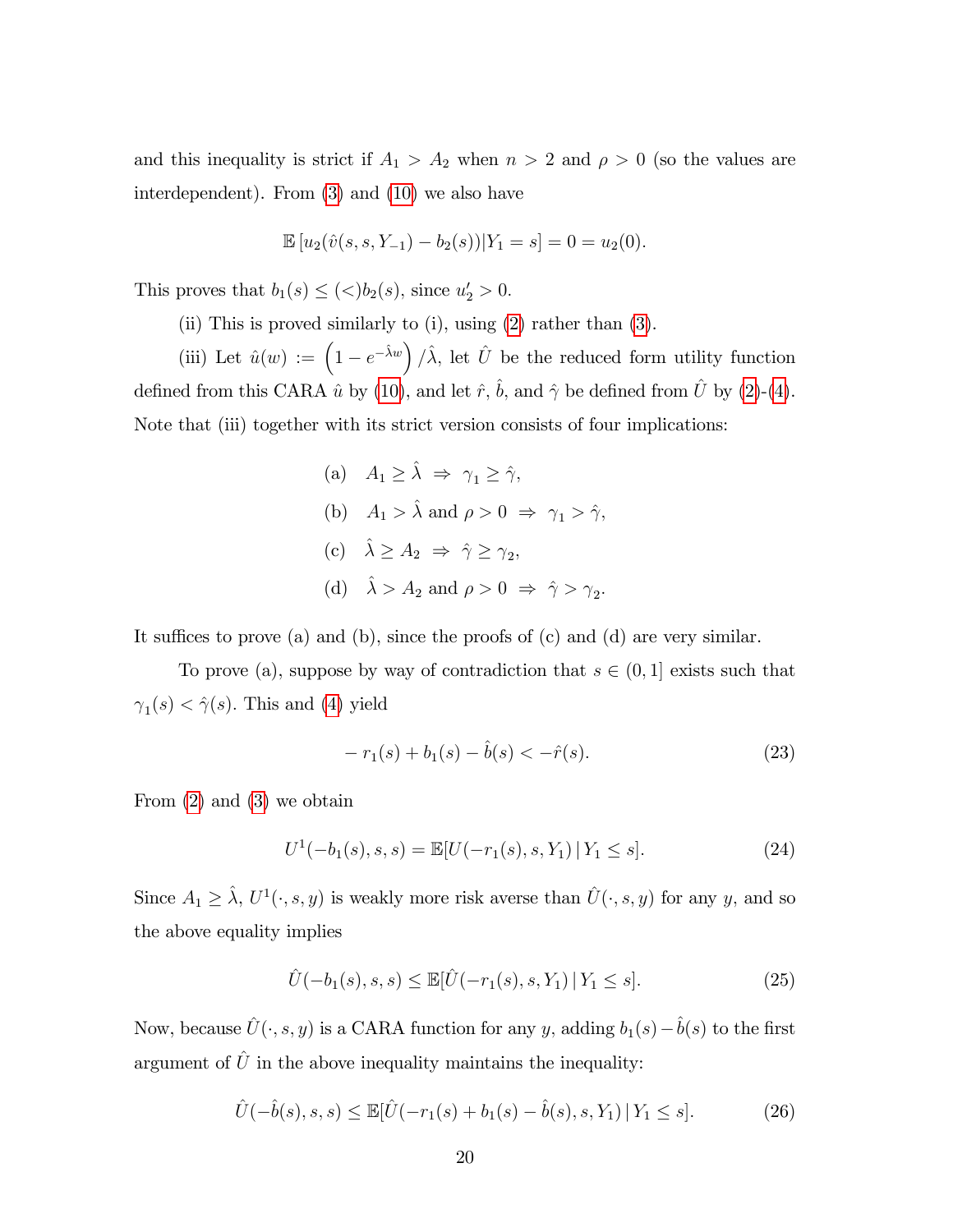But this, together with [\(3\)](#page-7-1) and [\(23\)](#page-21-0), imply an impossibility:

<span id="page-22-0"></span>
$$
0 = \hat{U}(-\hat{b}(s), s, s) < \mathbb{E}[\hat{U}(-\hat{r}(s), s, Y_1) \, | \, Y_1 \le s] = 0. \tag{27}
$$

So the initial supposition is false, proving (a).

Implication (b) is proved similarly. The initial supposition is now a weak inequality, causing [\(23\)](#page-21-0) to become a weak inequality. Equality [\(24\)](#page-21-1) still holds. Because  $A_1 > \hat{\lambda}$  and  $\rho > 0$ ,  $U^1(\cdot, s, y)$  is more risk averse than  $\hat{U}(\cdot, s, y)$  and  $U_3^1, \hat{U}_3 >$ 0: Thus, [\(24\)](#page-21-1) implies that [\(26\)](#page-21-2) is now a strict inequality. That, together with [\(3\)](#page-7-1) and [\(23\)](#page-21-0), again imply the impossibility [\(27\)](#page-22-0), proving (b).

**Proof of Lemma [1.](#page-17-1)** The bid function is defined by [\(3\)](#page-7-1):  $U(-b(x), x, x) = 0$ . The reserve function is defined by  $(2)$ , or rather,

<span id="page-22-1"></span>
$$
\int_{0}^{s} U(-r(s), s, y)dG(y) = 0.
$$
 (28)

Differentiating  $(28)$  with respect to s yields

<span id="page-22-2"></span>
$$
r'(s) = \frac{U(-r(s), s, s)g(s) + \int_0^s U_2(-r(s), s, y)dG(y)}{\int_0^s U_1(-r(s), s, y)dG(y)}.
$$
\n(29)

Since  $U_1 > 0$  and  $U_2 > 0$ , and the first term of the numerator is nonnegative by [\(28\)](#page-22-1) and  $U_3 \geq 0$ , we have  $r'(s) > 0$  for all  $s \in (0, 1]$ .

We first show that under A0-A2,

<span id="page-22-3"></span>
$$
r'(s) \le \frac{1 - e^{-\lambda \gamma(s)}}{\lambda} \frac{g(s)}{G(s)} + \frac{1}{G(s)} \int_0^s v_s(s, y) dG(y).
$$
 (30)

The first step in deriving this inequality is to note that, by A1, Pratt (1964, equation (21)), and the fact that u is weakly more risk averse than the CARA utility function  $\hat{u}(x) = (1 - e^{-\lambda x})/\lambda$ , we have

$$
\frac{u(v-r) - u(v-b)}{u'(v-b)} \le \frac{\hat{u}(v-r) - \hat{u}(v-b)}{\hat{u}'(v-b)} = \frac{1 - e^{-\lambda(b-r)}}{\lambda}.
$$

This implies that for any  $v, r$ , and  $b \geq r$ ,

$$
u(v-r) - u(v-b) \le \frac{1 - e^{-\lambda(b-r)}}{\lambda}u'(v-b).
$$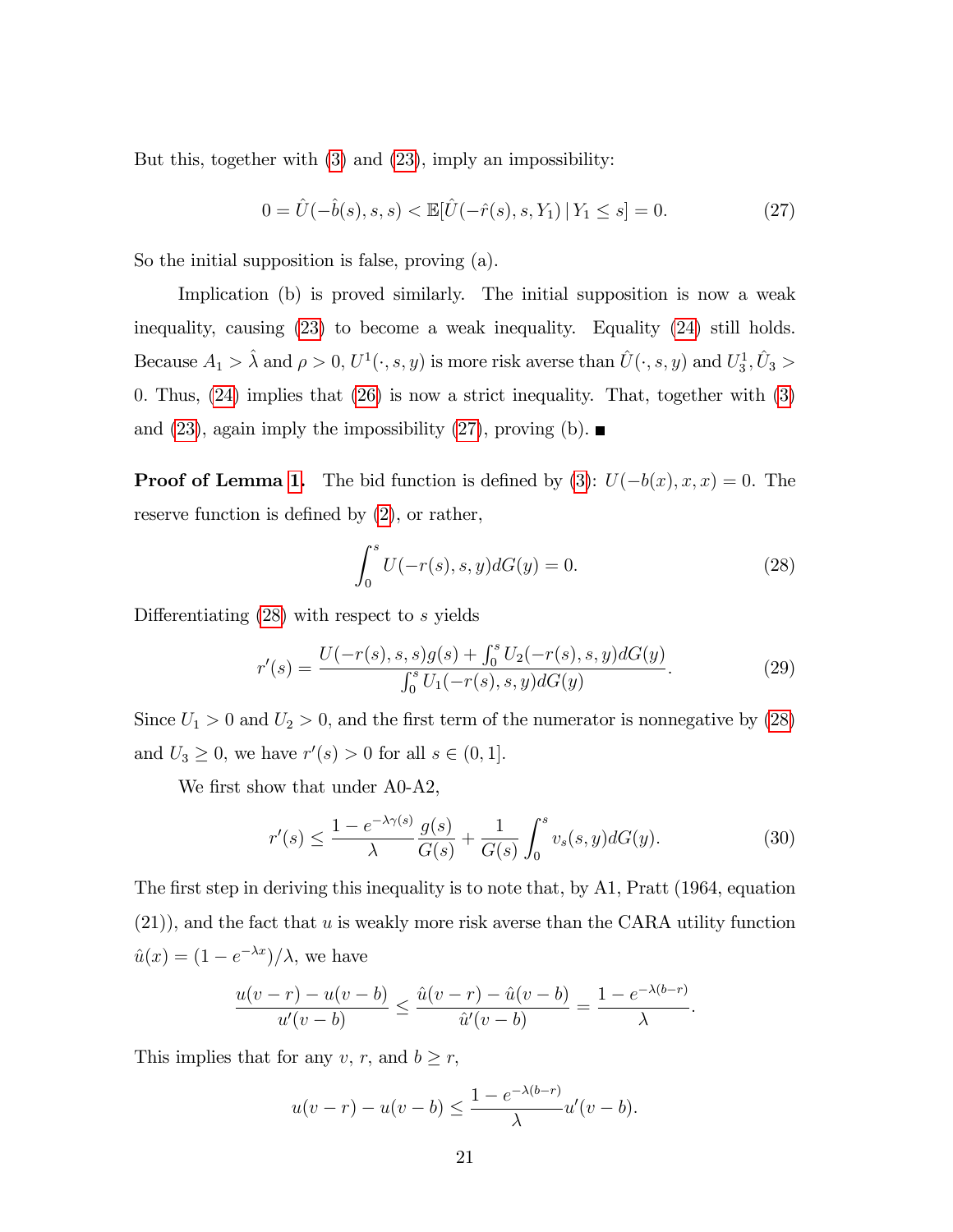Substituting  $\hat{v}(s, Y)$  for v and taking expectations conditional on  $Y_1 = s$  yields

<span id="page-23-0"></span>
$$
\frac{U(-r,s,s) - U(-b,s,s)}{U_1(-b,s,s)} \le \frac{1 - e^{-\lambda(b-r)}}{\lambda}.
$$
 (31)

Jewitt (1987) shows that A1 implies  $-U_1$  is weakly more risk averse than  $-U$ . Thus, since [\(3\)](#page-7-1) and [\(28\)](#page-22-1) imply

$$
U(-b(s), s, s) = \frac{1}{G(s)} \int_0^s U(-r(s), s, y) dG(y),
$$

we have

<span id="page-23-1"></span>
$$
U_1(-b(s), s, s) \le \frac{1}{G(s)} \int_0^s U_1(-r(s), s, y) dG(y).
$$
 (32)

Now, by  $(3)$  we see that the first term on the right side of  $(29)$  can be written as

$$
\frac{U(-r(s), s, s)g(s)}{\int_0^s U_1(-r(s), s, y)dG(y)} = \frac{[U(-r(s), s, s) - U(-b(s), s, s)]g(s)}{\int_0^s U_1(-r(s), s, y)dG(y)}.
$$

From this and [\(31\)](#page-23-0)-[\(32\)](#page-23-1) we obtain

<span id="page-23-2"></span>
$$
\frac{U(-r(s), s, s)g(s)}{\int_0^s U_1(-r(s), s, y)dG(y)} \le \frac{1 - e^{-\lambda(b(s) - r(s))}}{\lambda} \frac{g(s)}{G(s)}.
$$
\n(33)

Furthermore, notice that

<span id="page-23-3"></span>
$$
\frac{1}{G(s)} \int_0^s U_2(-r(s), s, y) dG(y)
$$
\n
$$
= \frac{1}{G(s)} \int_0^s \mathbb{E} \left[ u'(\hat{v}(s, Y) - r(s))\hat{v}_s(s, Y) \mid Y_1 = y \right] dG(y)
$$
\n
$$
\leq \frac{1}{G(s)} \int_0^s \mathbb{E} \left[ u'(\hat{v}(s, Y) - r(s)) \mid Y_1 = y \right] dG(y) \times \frac{1}{G(s)} \int_0^s \mathbb{E} \left[ \hat{v}_s(s, Y) \mid Y_1 = y \right] dG(y)
$$
\n
$$
= \frac{1}{G(s)} \int_0^s U_1(-r(s), s, y) dG(y) \times \frac{1}{G(s)} \int_0^s v_s(s, y) dG(y), \tag{34}
$$
\nwhere the inequality follows from Chebyshev's sum inequality, since (1, m)  $\gg 0$ .

where the inequality follows from Chebyshev's sum inequality, since  $(\lambda, m) \gg 0$ implies  $U_1$  is nonincreasing in y and A2 implies  $v_x$  is nondecreasing in y. Substituting [\(33\)](#page-23-2) and [\(34\)](#page-23-3) into [\(29\)](#page-22-2) we obtain [\(30\)](#page-22-3).

We now find sufficient conditions for  $\pi_s < 0$ , or equivalently,  $-\pi_s > 0$ . By [\(6\)](#page-9-1) and  $(30)$ , we have

<span id="page-23-4"></span>
$$
-\pi_s(s) = g(s)\gamma(s) - r'(s)G(s)
$$
  
\n
$$
\geq g(s)\left(\gamma(s) + \frac{e^{-\lambda\gamma(s)} - 1}{\lambda}\right) - \int_0^s v_s(s, y)dG(y)
$$
  
\n
$$
= H(\lambda\gamma(s))g(s)\gamma(s) - \int_0^s v_s(s, y)dG(y),
$$
\n(35)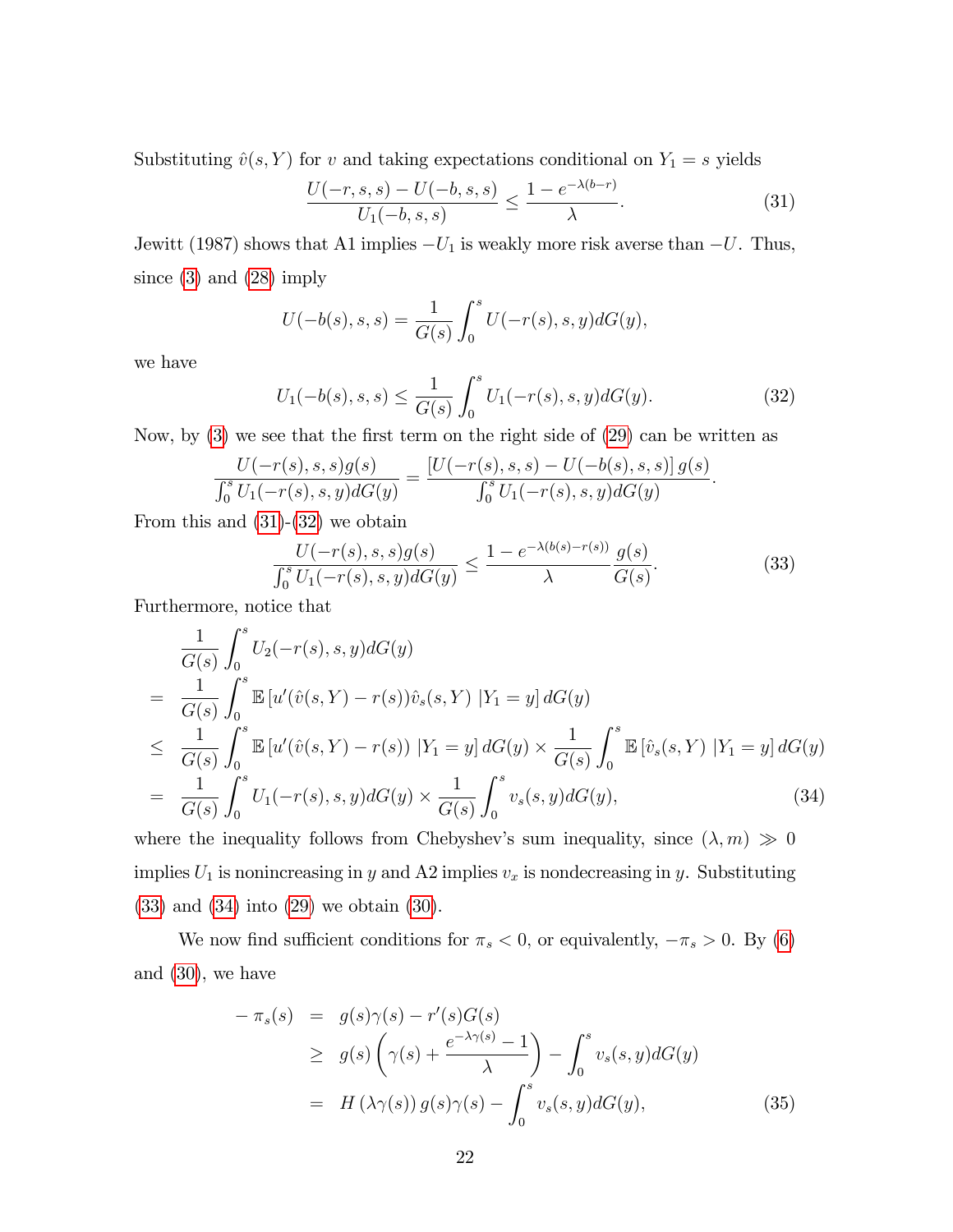where *H* is defined in [\(18\)](#page-16-4) and satisfies  $H'(x) = (e^x - x - 1)e^{-x}/x^2 > 0$ ,  $H(0) = 0$ , and  $H(\infty) = 1$ .

Now, since  $\lambda > 0$ , Proposition [1](#page-12-1) (iii) and [\(12\)](#page-13-2) imply that

$$
\gamma(s) > \gamma_0(s) = \int_0^s \frac{G(y)}{G(s)} \frac{v_y(s, y)}{v_s(s, y)} v_s(s, y) dy
$$

for all  $s > 0$ . By the definition of m in [\(20\)](#page-17-4), we have

$$
\frac{v_y(s,y)}{v_s(s,y)} \ge m,
$$

and hence

<span id="page-24-0"></span>
$$
\gamma(s) > m \int_0^s \frac{G(y)}{G(s)} v_s(s, y) dy = m \frac{1}{G(s)} \int_0^s \frac{G(y)}{g(y)} v_s(s, y) dG(y).
$$
 (36)

Since A2 implies that  $v_s(s, y)$  is nondecreasing in y, and A0 implies  $G(y)/g(y) =$  $y/(n - 1)$  is increasing in y, applying Chebyshev's sum inequality to [\(36\)](#page-24-0) yields

<span id="page-24-1"></span>
$$
\gamma(s) > m \frac{1}{G(s)} \int_0^s \frac{G(y)}{g(y)} dG(y) \times \frac{1}{G(s)} \int_0^s v_s(s, y) dG(y)
$$
  
= 
$$
\frac{ms}{n} \times \frac{1}{G(s)} \int_0^s v_s(s, y) dG(y)
$$
(37)  

$$
\geq \frac{ms}{ms}
$$

$$
\geq \frac{ms}{n},\tag{38}
$$

where the second inequality holds because [\(9\)](#page-11-2) implies  $v_s \geq 1$ . Replacing the first  $\gamma(s)$  in [\(35\)](#page-23-4) with the term in [\(38\)](#page-24-1) and the second  $\gamma(s)$  in (35) with the term in [\(37\)](#page-24-1), we obtain for  $s, \lambda, m > 0$  that

$$
-\pi_s(s) > \left( H\left(\frac{\lambda ms}{n}\right) \frac{(n-1)m}{n} - 1 \right) G(s) \times \frac{1}{G(s)} \int_0^s v_s(s, y) dG(y)
$$
  
=  $M(s, \lambda, m) \int_0^s v_s(s, y) dG(y),$ 

using [\(17\)](#page-16-3). Thus, if  $M(s, \lambda, m) \geq 0$ , we obtain the desired inequality,

$$
-\pi_s(s) > M(s, \lambda, m) \int_0^s dG(y) = M(s, \lambda, m)G(s),
$$

since  $v_s(s, y) \geq 1$ .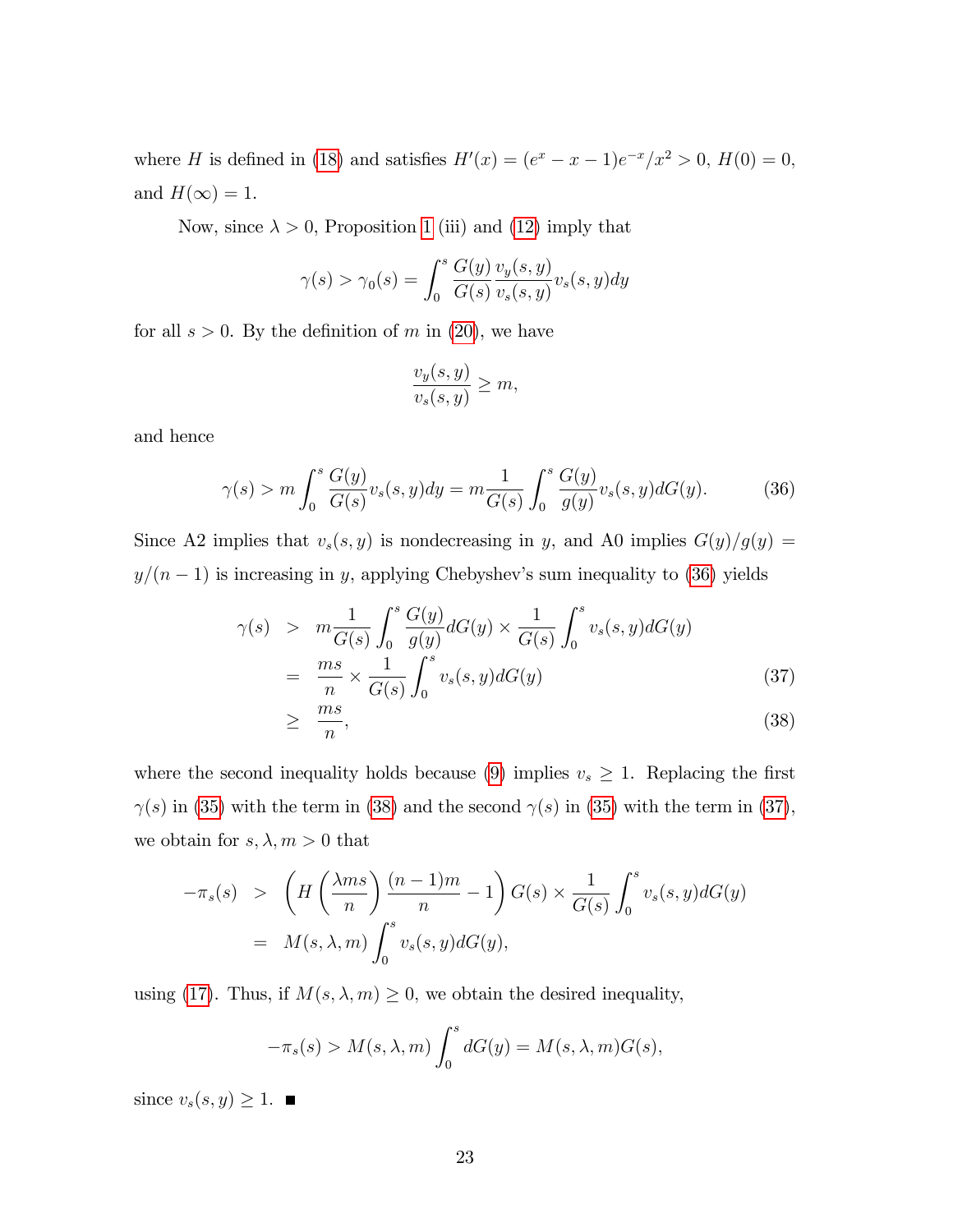## References

- Ashenfelter, Orley. 1989. "How Auctions Work for Wine and Art." Journal of Economic Perspectives, 3(3): 23-36.
- Ashenfelter, Orley and Kathryn Graddy. "Auctions and the Price of Art." Journal of Economic Literature, 41(3): 763-787.
- Cassady, Ralph. 1967. Auctions and Auctioneering, University of California Press.
- Engelbrecht-Wiggans, R. 1987. "On Optimal Reservation Prices in Auctions." Management Science,  $33(6)$ : 763–770.
- Hasker, Kevin and Robin Sickles. 2010. "eBay in the Economic Literature: Analysis of an Auction Marketplace." Review of Industrial Organization,  $37(1)$ : 3– 42.
- Hu, Audrey, Steven A. Matthews, and Liang Zou. 2010. "Risk Aversion and Optimal Reserve Prices in First and Second-Price Auctions." Journal of Economic Theory, 45, 1188-1212.
- Jehiel, Philippe, and Laurent Lamy. 2015. "On Absolute Auctions and Secret Reserve Prices." Rand Journal of Economics,  $46(2)$ : 241–270.
- Krishna, Vijay. 2010. Auction Theory. 2nd Edition. San Diego: Academic Press.
- Levin, Dan, and James L. Smith. 1994. "Equilibrium in Auctions with Entry." American Economic Review, 54: 585–599.
- Levin, Dan, and James L. Smith.1996. "Optimal Reservation Prices in Auctions." The Economic Journal, 106 (438): 1271-1283
- McAfee, R. Preston, and John McMillan. 1987. "Auctions and Bidding." *Journal* of Economic Literature,  $25(2)$ : 699–738.